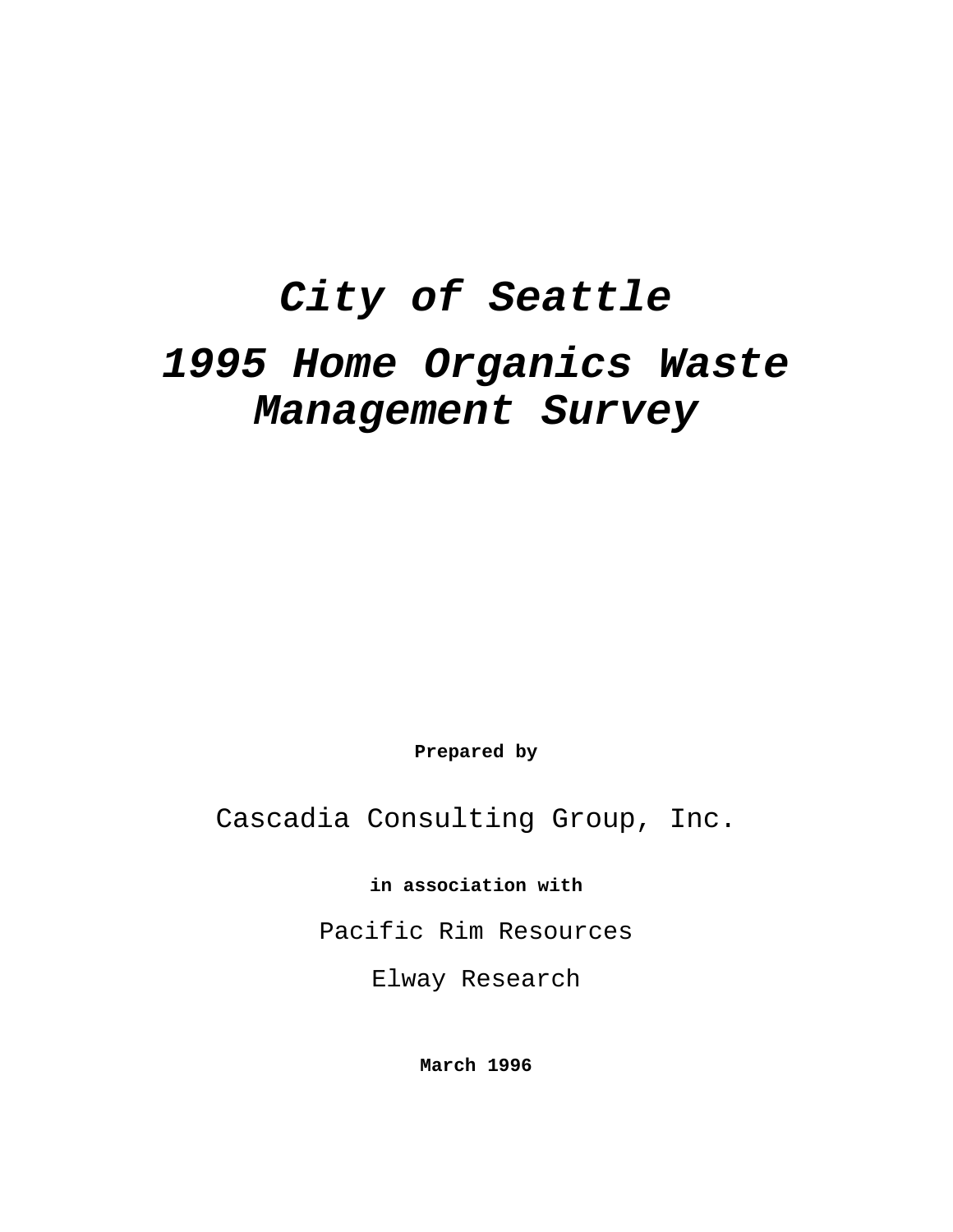# **Table of Contents**

| τ.                                                                             |  |
|--------------------------------------------------------------------------------|--|
| II.                                                                            |  |
|                                                                                |  |
| DETAILED FINDINGS 16<br>III.<br>CURRENT MARKET:                                |  |
| IV.<br>POTENTIAL MARKET:<br>v.<br>COMPOSTING BEHAVIORS AND DIVERSITY ISSUES 36 |  |
| APPENDIX:                                                                      |  |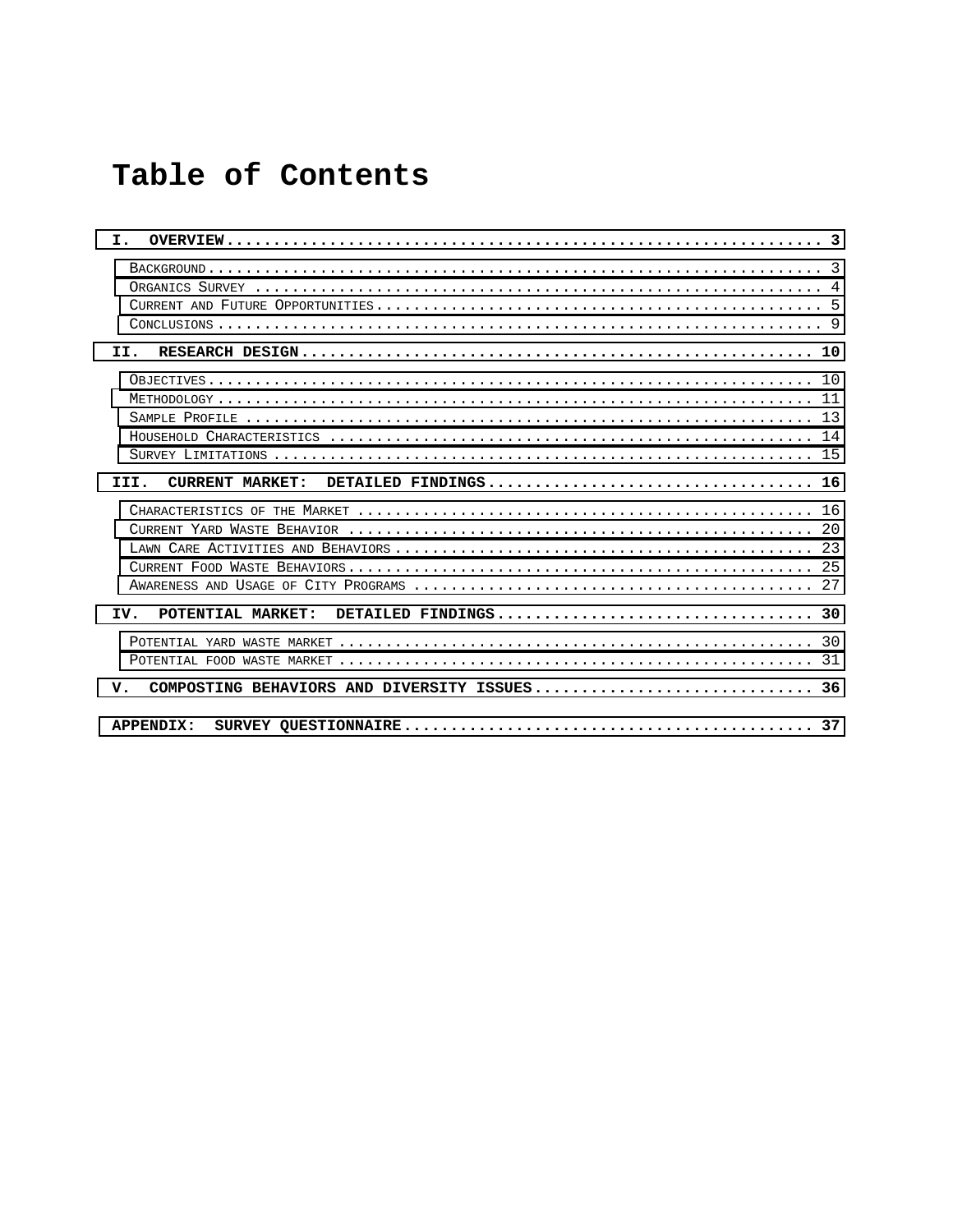# <span id="page-2-0"></span>**I. Overview**

# **Background**

For the past 10 years, the Seattle Solid Waste Utility (SWU) has been a national leader in home organics waste management. Since 1986, when the first group of Master Composters were trained to provide residents with information and education on the benefits of backyard yard waste composting, the SWU has supported community education and bin distribution programs to make backyard composting practices simple and successful for residents.

Although the program has evolved over the years, core elements of the program still include:

- Master Composter volunteer program which educates residents to educate others,
- Compost Hotline which answers composting questions throughout the year,
- Demonstration sites which show various types of composting techniques in action, and
- Bin distribution and education which provides residents with education and tools for composting.

The compost bin distribution and education component has shifted during the course of the program from focusing on home delivery and home consultations (to at least 30% of participants) to centralized workshop/pick-up locations and education for all participants. From 1990 until 1994, the SWU offered residents yard waste composting bin delivery and educational services at no charge, and in 1993, added food waste composting bins to the program. In 1994, the SWU began charging a subsidized fee for both yard and food waste composters. By the end of 1995, approximately 23% of Seattle households (35,300) had received a yard waste compost bin and 4% (6,600) had received a food waste compost bin from the City.

In addition to yard and food waste backyard composting information, the SWU has expanded the scope of its education to include information on grasscycling and green gardening. In 1994 and 1995, mulching lawn mower performance trials were conducted and grasscycling education began. This education has gradually become more aggressive and in 1995 workshops on grasscycling and green gardening were included in the backyard composting bin distribution events.

Consistent with its mission to provide a menu of waste prevention and recycling service to its residents, the SWU's backyard composting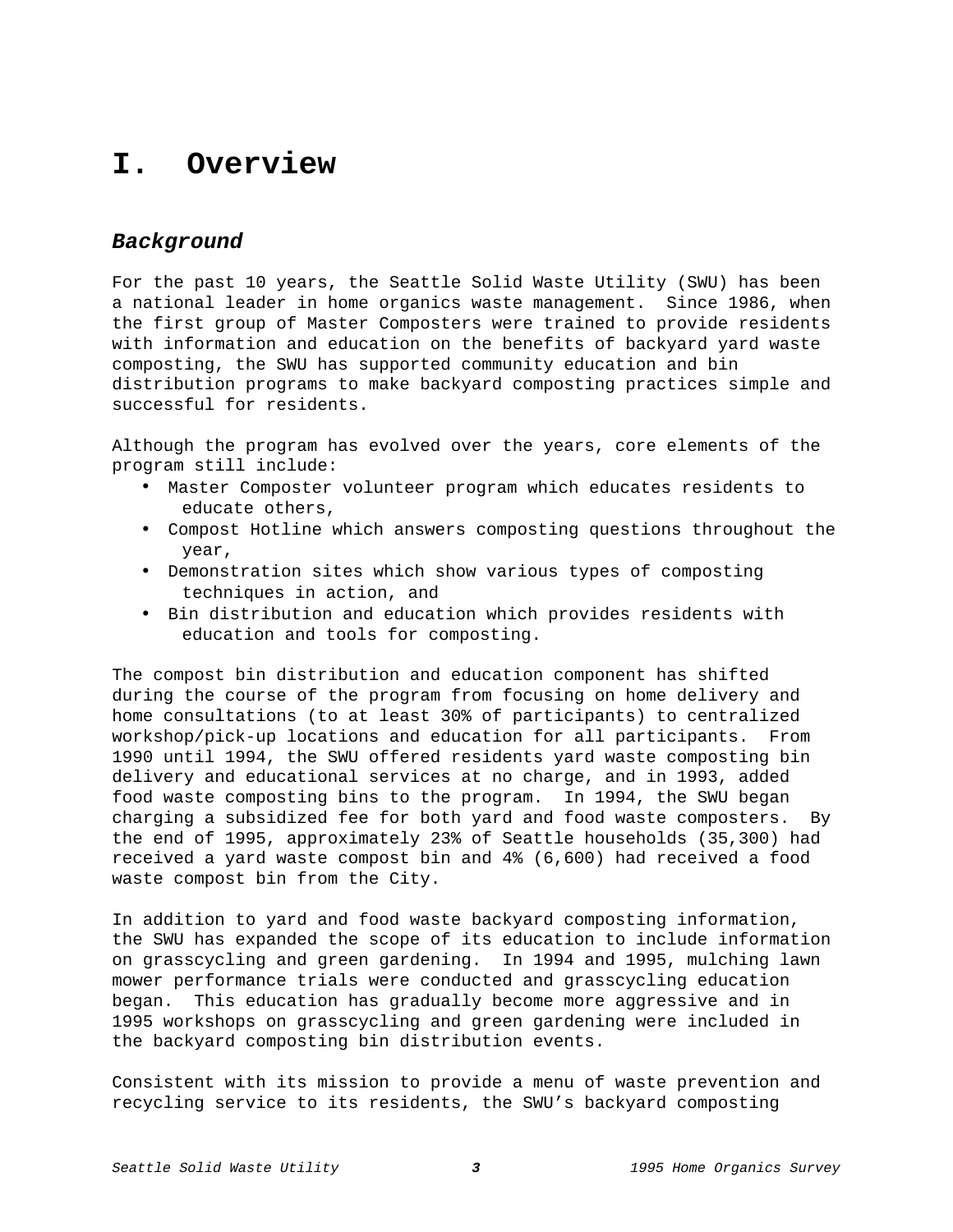<span id="page-3-0"></span>program complements other organics waste management programs. In 1989, SWU began the curbside yard waste collection program and participation quickly rose to over 60% of households−where it has remained since then. Residents can participate in both the curbside collection and backyard composting programs. The SWU has also begun examining the possibility of implementing a curbside food waste collection program. In 1994, the SWU conducted a curbside food waste collection pilot program on four garbage routes with 900 participants and the SWU continues to explore feasible options for city-wide food waste collection.

City of Seattle waste composition studies suggest that the SWU's multi-pronged approach to organic waste management is justified. A 1988/89 report indicated that yard waste (leaves, grass and prunings) comprised 19.2% of Seattle's single family residential waste stream. By 1990, that number dropped significantly to 2.2% (due to a disposal ban on yard waste and the introduction of curbside yard waste collection services).

Currently, yard waste makes up about 3.6% of Seattle's single family waste stream. Food, on the other hand, now accounts for almost 24% of the single family waste stream.

### **Organics Survey**

The SWU's aggressive and multi-faceted approach to organics waste management was the subject of a survey conducted in 1995. Specifically, the SWU commissioned a survey to determine current organic waste management practices of Seattle city residents. The purpose of this survey was to identify ways for the SWU to improve the services it currently offers and to research ways the SWU might enhance both yard and food waste reduction and recycling. Another goal was to explore the overall market potential for increasing or expanding organic management programs.

The survey sampled 610 residents in single family dwellings within Seattle providing a 95% confidence level and a ±4% margin of error. The majority of those surveyed (95%) have a yard and thus the opportunity to compost yard waste. The majority also have lawns (85%) and thus the ability to grasscycle. For the purpose of this study, it is assumed that all households have the opportunity to compost food waste since all households generate food scraps at home.

The detailed results from this survey appear in the following sections of this report. The remainder of this section highlights opportunities for expanding current programs and the potential for diverting organic materials.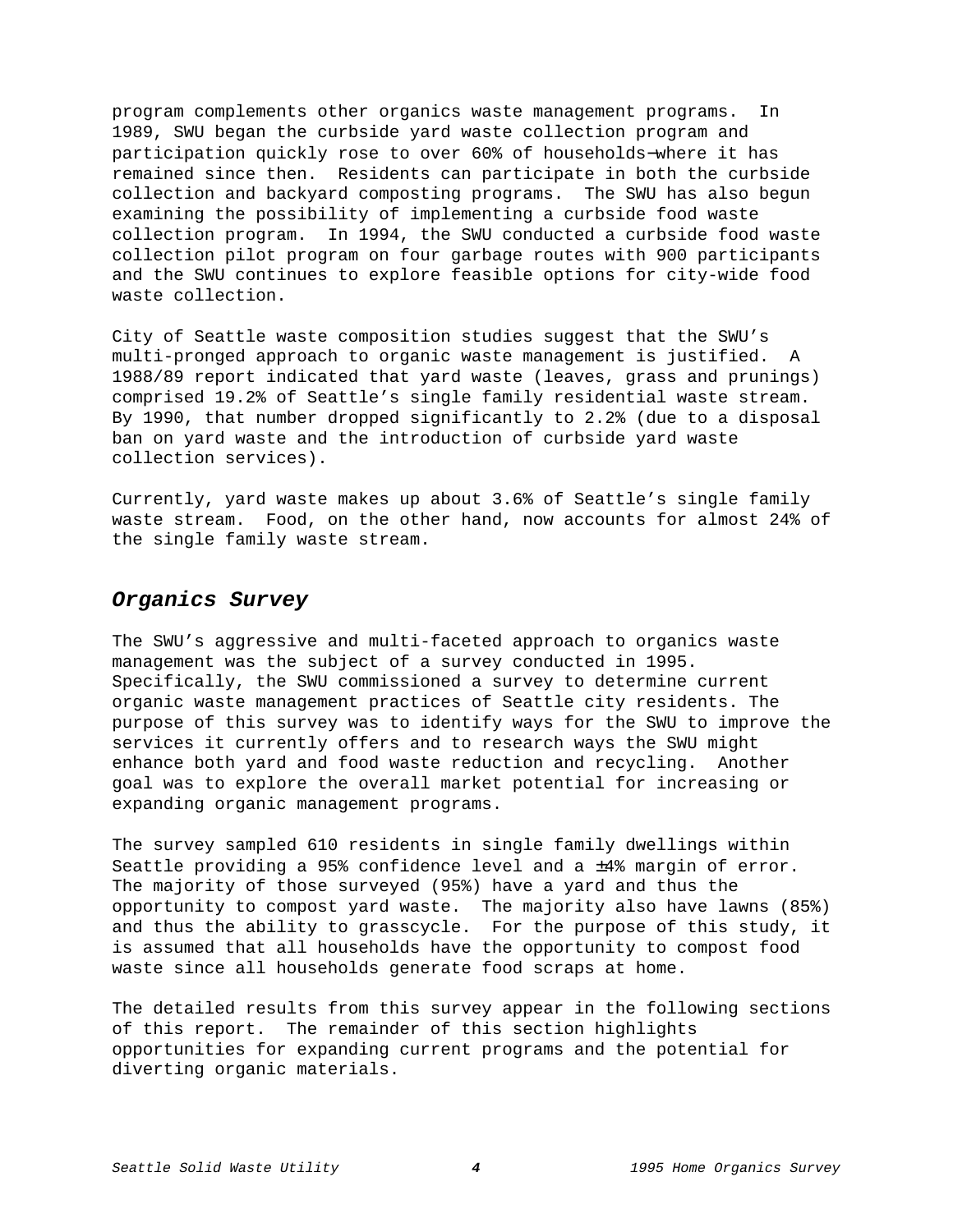#### <span id="page-4-0"></span>**Current and Future Opportunities**

The summary table, Seattle Residents' Organic Waste Management, combines data collected from this organics survey with information gleaned from other SWU sponsored research on organics. The table separates information on yard and food waste to examine the market conditions and market potential for each waste stream.

The " Existing Market Conditions" portion of the table compares specific activities to the total number of eligible Seattle households. The " Market Potential" section synthesizes information from the survey with projections regarding the impact on organic wastes diverted.

#### **Yard Waste**

Current yard waste activities compared to the total number of eligible single family households within the City and the corresponding tonnage of yard waste diverted or disposed are summarized in the " Existing Market Conditions" section of the table. The eligible single family household market for composting and curbside collection of yard waste is defined as households with yards (or 95% as indicated from this survey). The eligible single family household market for grasscycling includes only those households with a lawn (85% as indicated from this survey).

According to the 1995 Organics Survey, 41% of residents in single family households participate in backyard composting. This activity diverts approximately 8,000 tons per year. SWU yard waste report data indicates that nearly 87,000 single family households participate in Seattle's curbside yard waste collection program. Together, these households produce approximately 43,000 tons of yard waste per year. " Clean Green" drop off activities generate an additional 12,000 tons per year. Finally, the 1995 waste characterization study indicates that yard waste comprises approximately 3,000 tons of the single family residential garbage.

The potential market for furthering yard waste composting activity is derived from answers to the 1995 Organics Survey and is summarized in the " Market Potential" section of the table. Survey respondents who do not currently compost yard waste were queried on whether they had thought about yard waste composting and their willingness to do so if one (or more) of their perceived barriers were removed. Eighteen percent (18%) or approximately 27,000 households, of the non yard waste composter market indicated that they had thought about composting and would be likely to consider composting if one or more of their perceived barriers were removed. This group is identified as the " Likely Market." Twenty one percent (21%) fell into the " Questionable Market" category, those respondents who said they had not thought about yard waste composting (no further questions were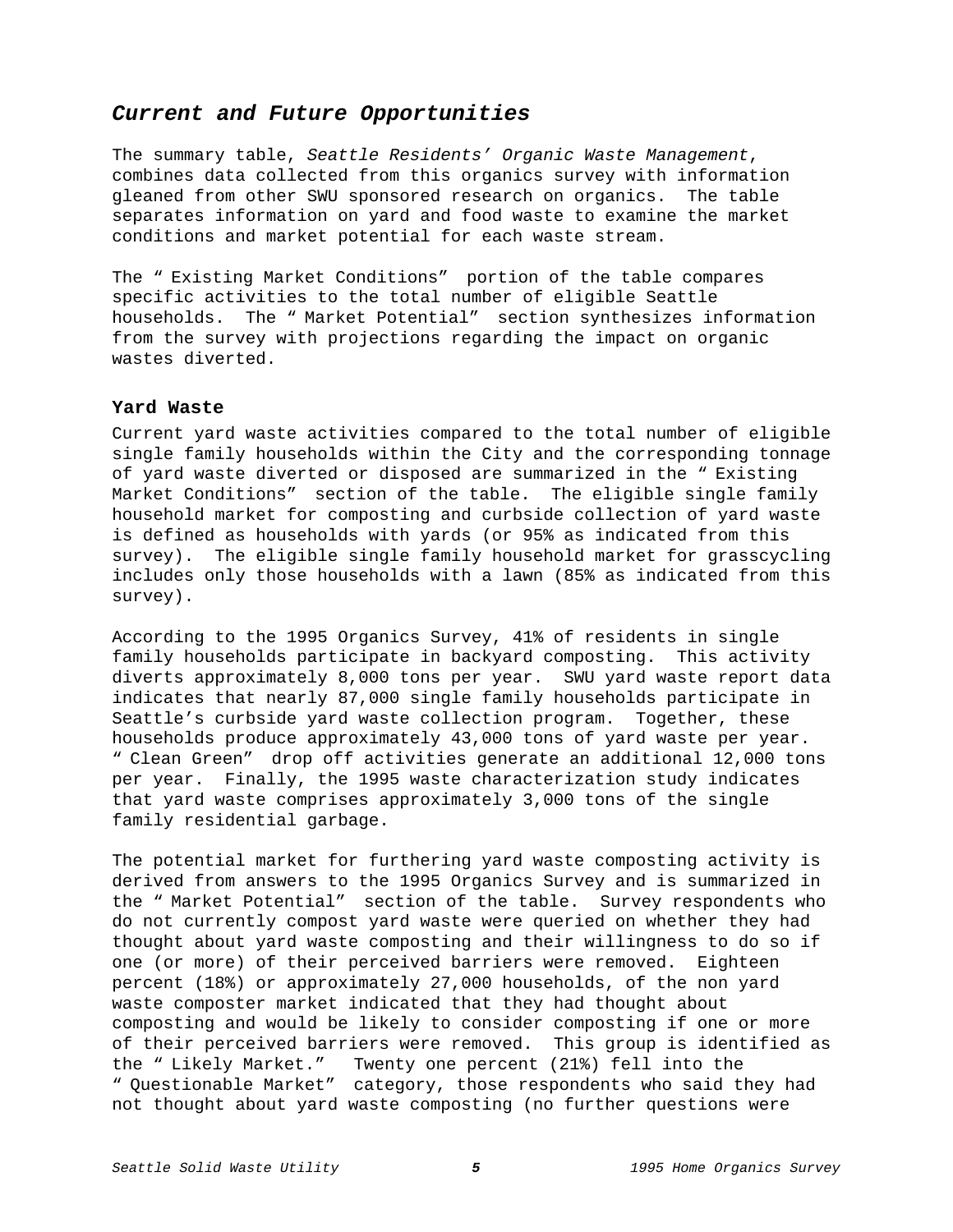asked to probe reasons for or against the activity). The " Unlikely Market" comprised 8%, or approximately 12,000 households who reported that they had heard about composting but were unwilling to consider composting even if one (or more) of their perceived barriers were removed.

Results from the 1995 Organics Survey indicate that 46% of single family households with lawns ever grasscycle (that is, have ever left grass clippings on the lawn to feed the soil). Included within this group are the 15% who stated that they left grass clippings on their lawn " most of the time." Fifty four percent (54%) or 70,000 households currently do not participate in grasscycling activities. The survey did not query respondents further on their likelihood of participating in grasscycling activities, consequently projections on market potential are not possible.

#### **Food Waste**

Existing market conditions for food waste composting tell a different story: most food waste goes in the garbage. For food waste, all households are considered eligible because all households generate food scraps. Thus, according to survey results, " Existing Market Conditions" for food waste management comprise 25%, or 39,000 single family households who currently compost food waste. These households divert approximately 3,300 tons of food waste per year. Forty-three percent (43%) of single family households use the grinder and divert an additional 3,800 tons of food waste per year. The remaining 20,000 tons are disposed of as garbage.

According to this survey, the market for food waste composting is not saturated. As indicated in the " Market Potential" section of the table below, non food waste composters account for 75% of the total single family households in Seattle. Of these, 37% indicated that they had heard of food waste composting and would be likely to participate in the activity if one (or more) of their barriers were removed. This group of " Likely Market" households is substantial, and as the table illustrates if this market alone were targeted, the SWU could potentially divert approximately 7,700 tons of food waste per year. In addition, the " Questionable Market," those respondents who reported that they had not heard of food waste composting, comprise 11% of the potential market and could possibly divert another 2,300 tons of food waste per year. Another 27% fall into the " Unlikely Market," those who have heard of food waste composting but would be unwilling to consider composting even if one (or more) of their perceived barriers were removed.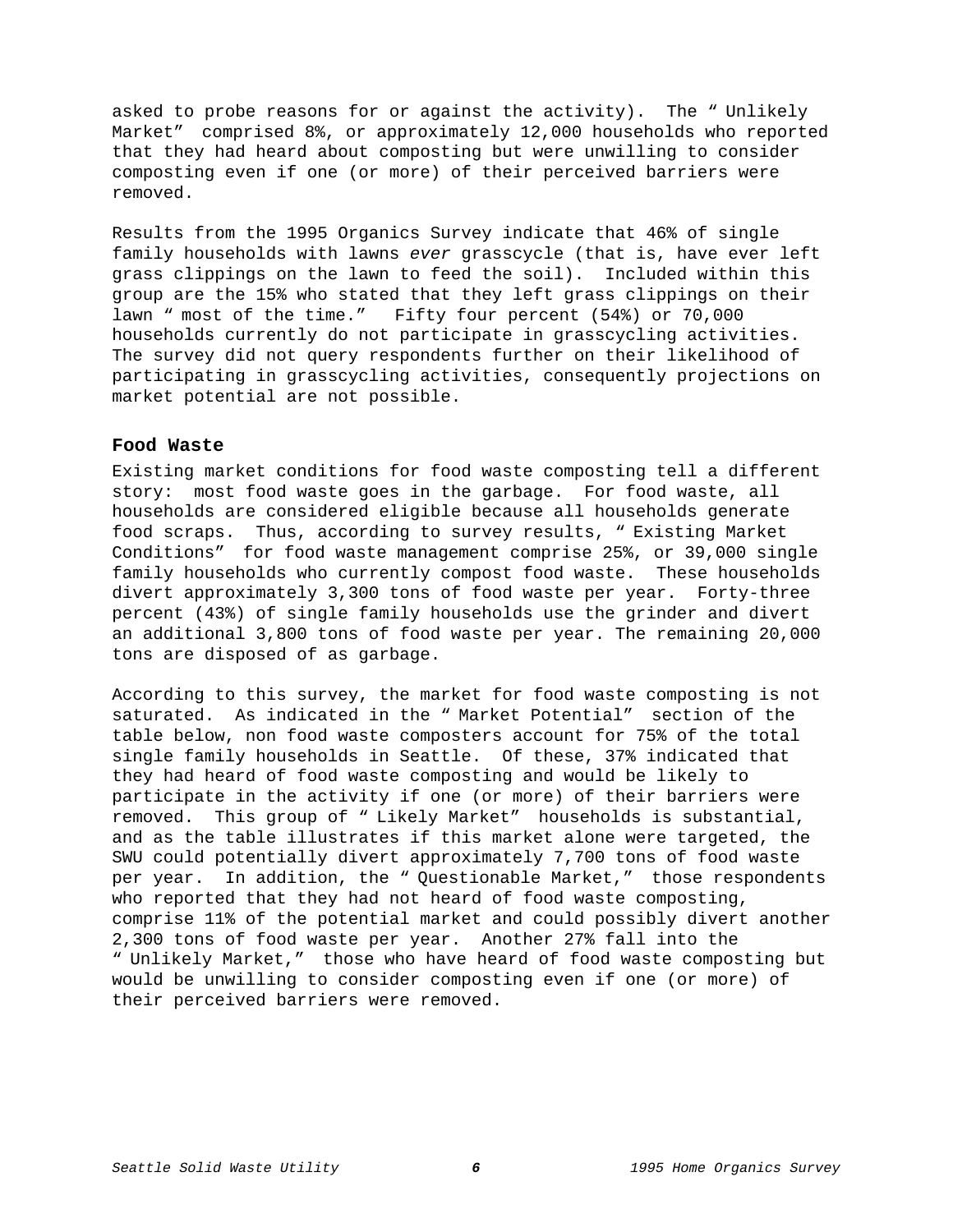The following table presents a summary of Seattle residents' current behavior for managing yard and food waste, and a summary of the market potential.

|                        | <b>Existing Market Conditions</b>                    |                                                          |                      | <b>Market Potential</b>              |                           |                                         |                                 |                                         |                                    |
|------------------------|------------------------------------------------------|----------------------------------------------------------|----------------------|--------------------------------------|---------------------------|-----------------------------------------|---------------------------------|-----------------------------------------|------------------------------------|
|                        | Eligible<br>HHs in<br>Seattle<br>Market <sup>1</sup> | Participating<br>HH in<br>Seattle<br>Market <sup>2</sup> | Waste/Year<br>(Tons) | Eligible HHs<br>Not<br>Participating | Likely<br>Market<br>(HHs) | Potential<br><b>Diversion</b><br>(Tons) | Questionable<br>Market<br>(HHs) | Potential<br><b>Diversion</b><br>(Tons) | <b>Unlikely</b><br>Market<br>(HHS) |
|                        |                                                      |                                                          |                      |                                      |                           |                                         |                                 |                                         |                                    |
| Composting             | 147,000                                              | 60,000<br>(41%)                                          | 8,000 $T^3$          | 87,000<br>(59%)                      | 26,000 <sup>4</sup>       | 3,400 $T^5$                             | 31,000 <sup>6</sup>             | 4,000 $T^7$                             | $12,000^{\circ}$                   |
| Grasscycling           | 130,000                                              | $20,000^9$<br>(15%)                                      | 1,400 $T^{10}$       | $111,000^{11}$<br>(85%)              | $1\,2$                    |                                         |                                 |                                         |                                    |
| Curbside               | 147,000                                              | 87,000<br>(59%)                                          | 43,000 $T^{13}$      | 60,000<br>(41%)                      | 14                        |                                         |                                 |                                         |                                    |
| Clean Green Drop Off   |                                                      |                                                          | 12,100 $T^{15}$      |                                      |                           |                                         |                                 |                                         |                                    |
| Disposed of as Garbage |                                                      |                                                          | 3,000 $T^{16}$       |                                      |                           |                                         |                                 |                                         |                                    |

Seattle Residents' Organic Waste Management: YARD WASTE

 $^1$  Source: 1990 Census which reported that 62% of all Seattle household are in buildings with four or fewer units.

 $^{\rm 2}$  Composting and grasscycling figures based on survey results; curbside figures based on Oct. 1995 SWU Yard Waste Report.

<sup>&</sup>lt;sup>3</sup> Source: SWU analysis that assumes people who compost with a city-provided yard waste bin, compost 370 lbs. yard waste per year; those without a city bin compost 200 lbs. yard waste per year. Survey results indicate 38% use city-provided bin; 62% compost in some other type of system.

<sup>4</sup> Defined by the survey as those who have thought about yard waste composting and would be willing to consider composting if one (or more) perceived barriers were removed.

 $^\circ$  Assumed that the " Likely Market" would use a city-provided yard waste bin and divert 260 lbs. yard waste per bin distributed each year.

<sup>6</sup> Defined by the survey as those who have not thought about yard waste composting.

<sup>7</sup> Assumed that the " Questionable Market" would use a city-provided yard waste bin and divert 260 lbs. yard waste per bin distributed each year.

<sup>&</sup>lt;sup>8</sup> Defined by the survey as those who have thought about yard waste composting but would not be willing to consider composting even if one (or more) of their perceived barriers were removed.

<sup>9</sup> Defined by the survey as those who responded that they leave grass clippings on the lawn " most of the time."

Source: SWU Internal Analysis--1,500 square foot lawn generates 345-645 lbs. of grass clippings per year (depending on watering practices). For this analysis,

generation is assumed at the mid-point, or 495 lbs./year. SWU also assumes that residents who grasscycle " most of the time" divert 67% of their waste (332 lbs. per year).

<sup>11</sup> Defined by the survey as those who did not report leaving grass clippings on the lawn " most of the time."

<sup>&</sup>lt;sup>12</sup> No questions were asked of respondents that can be used to support predictions regarding grasscycling or curbside pick-up service.

<sup>13</sup> Source: October 1995 SWU Yard Waste Report: 87,246 accounts, of these 82.2 lbs. per month per account.

<sup>14</sup> No questions were asked of respondents that can be used to support predictions regarding grasscycling or curbside pick-up service.

<sup>15</sup> Source: October 1995 SWU Yard Waste Report: 12,109 tons generated Jan-Dec '94.

<sup>16</sup> Source: 1994/95 Waste Composition Analysis; 1994 tons disposed by single family households.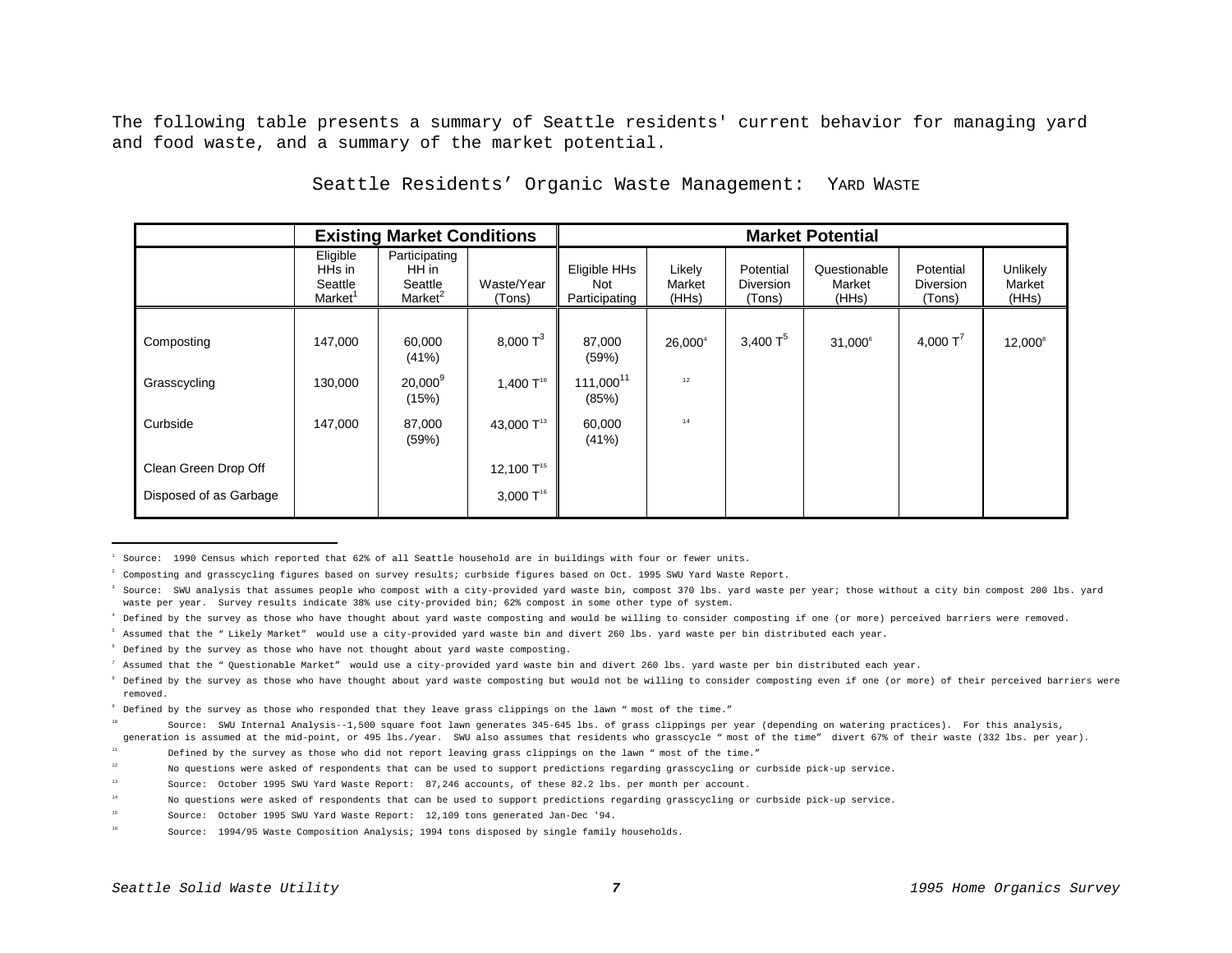|                        | <b>Existing Market Conditions</b>            |                                              |                      |                                      |                           |                                         | <b>Market Potential</b>         |                                  |                             |
|------------------------|----------------------------------------------|----------------------------------------------|----------------------|--------------------------------------|---------------------------|-----------------------------------------|---------------------------------|----------------------------------|-----------------------------|
|                        | Eligible<br>HHs in<br>Seattle<br>Market $17$ | Participating<br>HHs in<br>Seattle<br>Market | Waste/Year<br>(Tons) | Eligible HHs<br>Not<br>Participating | Likely<br>Market<br>(HHS) | Potential<br><b>Diversion</b><br>(Tons) | Questionable<br>Market<br>(HHs) | Potential<br>Diversion<br>(Tons) | Unlikely<br>Market<br>(HHs) |
| Composting             | 155,000                                      | 39,000<br>(25%)                              | 3,300 $T^{18}$       | 116,000<br>(75%)                     | $57,000^{19}$             | 7,700 $T^{20}$                          | $17,000^{21}$                   | 2,300 $T^{22}$                   | 42,000 <sup>23</sup>        |
| Grinder                | 155,000                                      | 67,000 <sup>24</sup><br>43%                  | 3,900 $T^{25}$       |                                      |                           |                                         |                                 |                                  |                             |
| Disposed of as Garbage |                                              |                                              | 20.000 $T^{26}$      |                                      |                           |                                         |                                 |                                  |                             |

#### Seattle Residents' Organic Waste Management: FOOD WASTE

<sup>&</sup>lt;sup>17</sup> For food waste, all households are considered eligible because all households have food scraps.

<sup>&</sup>lt;sup>18</sup> Source: SWU analysis which estimates that the average household generates about 370 lbs. food waste per year and that 81% (300 lbs.) is compostable. SWU also estimates a 90% efficiency for Green Cone users and a 50% efficiency for non Green Cone composters. SWU records indicated that approximately 6,600 Green Cones have been distributed.

<sup>&</sup>lt;sup>19</sup> Defined by the survey as those who are aware that food waste can be composted and would be willing to consider composting if one (or more) of their perceived barriers were removed.

<sup>&</sup>lt;sup>20</sup> Assumed that the " Likely Market" would use a Green Cone and divert 270 lbs. per year.

 $21$  Defined by the survey as those who are not aware that food waste can be composted.

 $22$  Assumed that the " Questionable Market" would use a Green Cone and divert 270 lbs. per year.

Defined by the survey as those who are aware that food waste can be composted but would not be willing to consider composting even if one (or more) of their perceived barriers were removed.

<sup>24</sup> Based on the survey results that 43% of households have a food grinder.

<sup>25</sup> Source: 1995 Metro study: Food Waste Discharge to the Wastewater Collection System, which reports that about 31.5% of food waste disposed through grinder.

<sup>26</sup> Source: 1994/95 Waste Composition Analysis; 1994 tons disposed by single family households.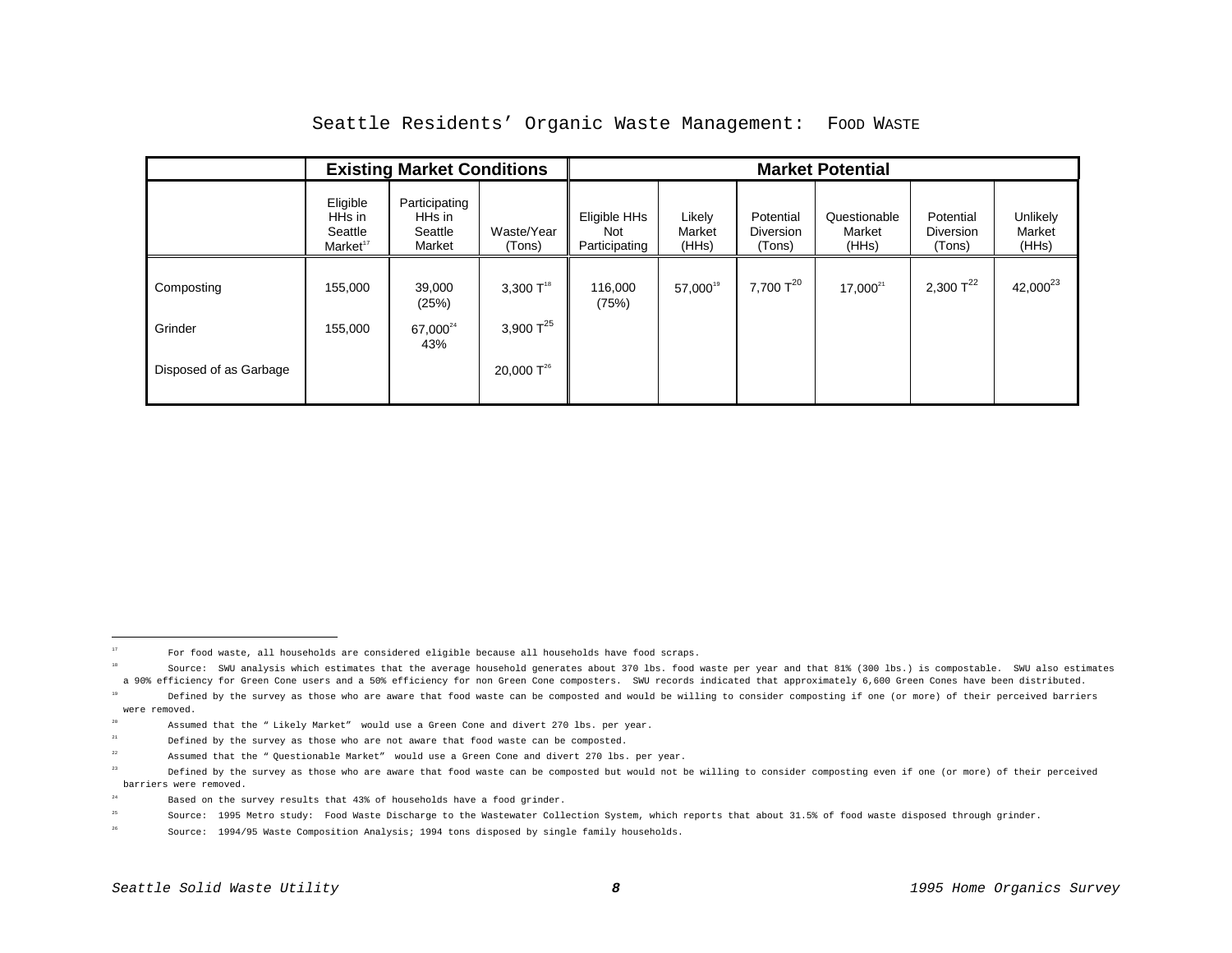# <span id="page-8-0"></span>**Conclusions**

The following section highlights opportunities for diverting home organic wastes. Promoting these activities is consistent with the City's overall objectives for pursuing waste management strategies, namely that the City balance several goals to achieve its objectives. These goals include:

- Maximizing diversion from the landfill;
- Implementing cost-effective programs;
- Focusing on customer convenience; and
- Maintaining public health.

#### **Grasscycling offers greatest potential for waste reduction.**

Of those surveyed, 54% indicated that they did not engage in grasscycling activities. Increasing grasscycling activities can help reduce yard wastes collected at the curb. Although this survey neither sought to investigate the primary reasons for not grasscycling nor the primary motivations behind grasscycling behavior, the results suggest that lack of awareness is the primary obstacle to engaging in this activity. Increasing awareness to motivate residents to change their behavior has the potential to divert substantial tonnage away from the curb.

#### **Food waste offers greatest potential for waste diversion.**

The survey indicated that approximately 116,000 (75%) of Seattle's single family households do not participate in food waste composting. In addition, a substantial amount of food waste (approximately 20,000 tons) is currently disposed in waste stream. Within this potential market, survey results indicate that about 48% of respondents aligned themselves either within the " Likely Market" or " Questionable Market" categories. By targeting these two groups, the City has the potential to divert an additional 10,000 tons of food waste per year from the single family residential waste stream. Presumably, the City can work to further identify specific barriers and design an education program that increases both awareness of food waste composting and overcomes perceived barriers about the activity.

#### **Yard waste continues to offer waste diversion opportunities.**

Our analysis indicates that 59% of households with yards do not participate in yard waste composting. Of these, 18% are defined as people who had thought about yard waste composting and would be willing to consider composting if one (or more) of their perceived barriers were removed. Twenty-one percent (21%) indicated that they had not thought about yard waste composting. Providing education to remove perceived barriers and promoting yard waste composting has the potential to divert 7,500 tons yard waste per year. However, curbside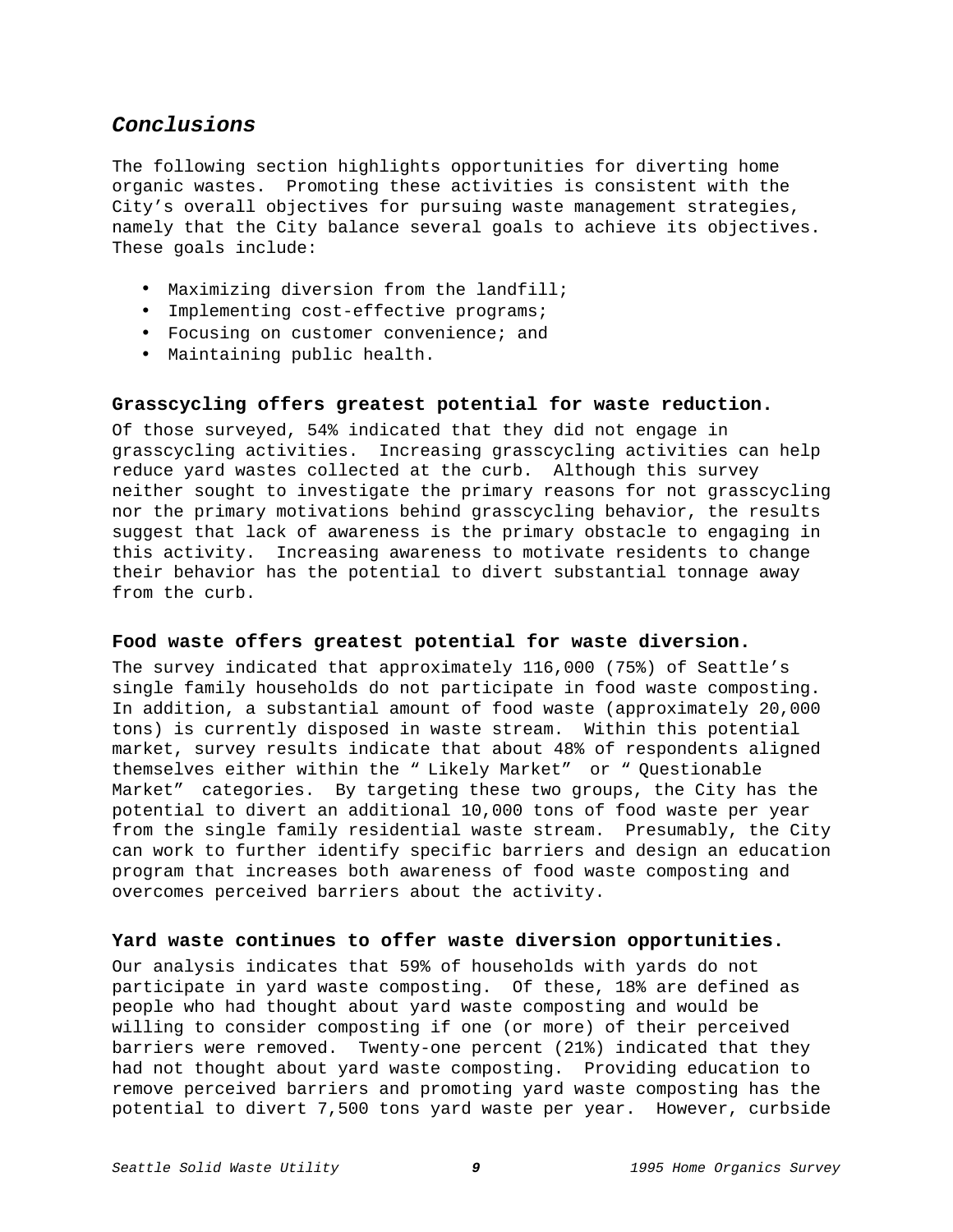<span id="page-9-0"></span>yard waste collection services may impact that estimate. For although the survey queried non-composters about whether they " ever" use yard waste curbside collection services, it did not further probe the frequency of use of these services, the types of materials disposed and whether curbside collection best met their yard waste management needs.

# **II. Research Design**

# **Objectives**

The Seattle Solid Waste Utility has commissioned this quantitative research to determine the level at which Seattle city residents are currently participating in organic waste management activities--that is, yard waste composting, food waste composting, and grasscycling. In addition, this research seeks to examine attitudes and perceptions toward waste management activities for two reasons: (1) to explore the potential for expanding the organic waste management behavior of those currently participating; and (2) to explore the potential for increasing organic waste management activities by converting those who do not currently participate.

The specific research objectives addressed are as follows:

- To examine the attitudes and behaviors of Seattleites who are currently involved in organic waste management activities, including:
	- The types of activities in which they currently engage;
	- Awareness and usage of city-sponsored programs;
	- Primary reasons for composting; and,
	- Interest in increased participation of organic waste management activities.
- To examine the attitudes and behaviors of Seattleites who are not currently involved in organic waste management activities, including:
	- Awareness of composting and its benefits;
	- Awareness of and interest in city-sponsored programs;
	- Primary reasons for not composting or grasscycling;
	- Likelihood of composting in the future.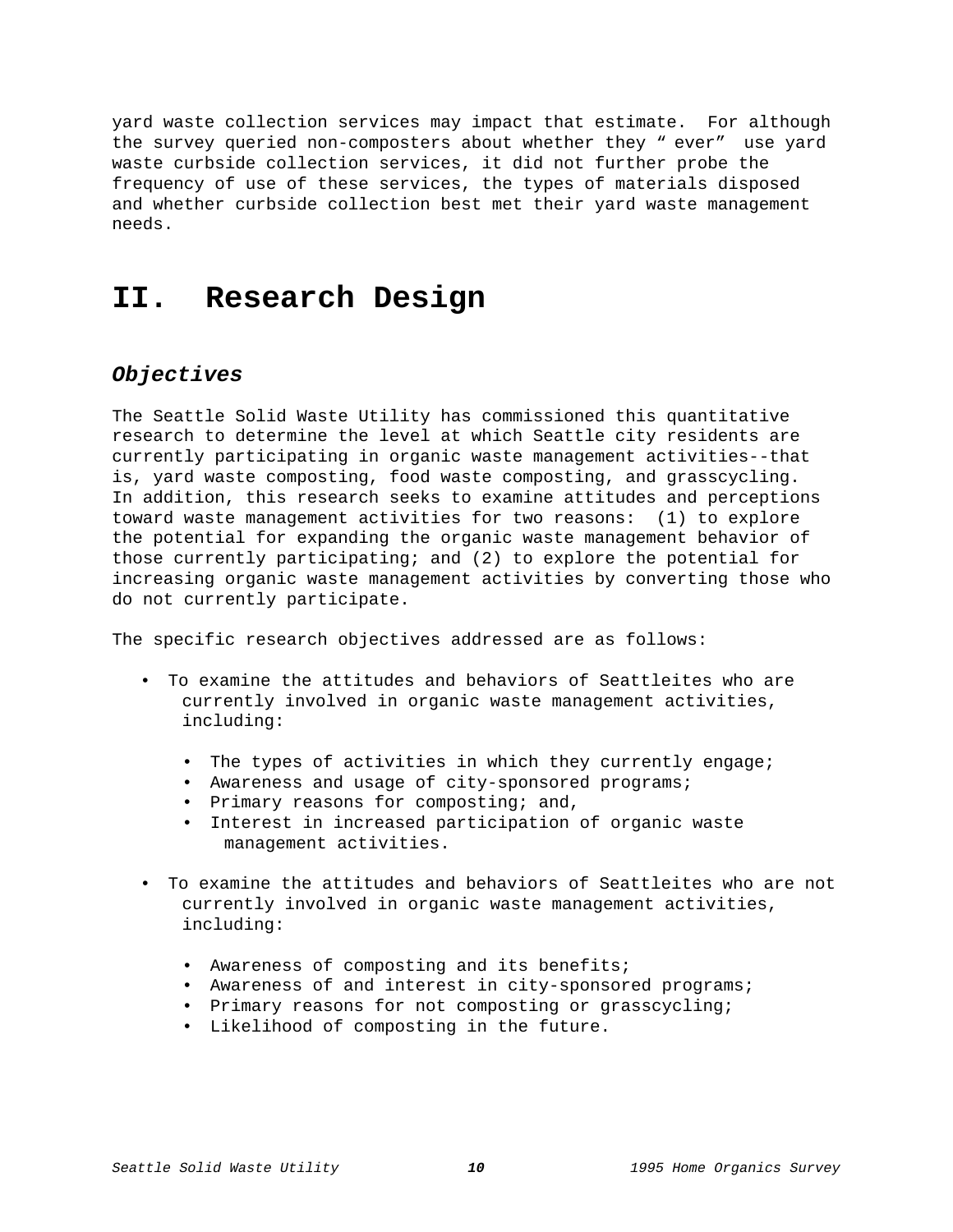# <span id="page-10-0"></span>**Methodology**

**Target Population:** To qualify for inclusion in this study all respondents were screened to be 18 years of age or older and living within the city limits of Seattle. Only those living in buildings with four or fewer units were considered eligible; thus, the universe was defined as being 62% of all Seattle households.27

> Quotas for ethnic groups were established and tracked throughout the interviewing to ensure that the sample accurately represented the target population.

- **Technique:** 610 telephone interviews were conducted by Northwest Research Group of Bellevue, Washington. All telephone interviews were conducted by trained, professional survey-takers under the guidance of experienced supervisors. Interviewers were thoroughly briefed on the goals and objectives of the study and they were coached and monitored throughout data collection.
- **Field Dates** Telephone interviews were conducted between January 10 and January 20, 1995. Telephone calls were placed from 4:00 p.m. to 9:00 p.m. on weekdays, and from 12:00 p.m. to 8:00 p.m. on weekends.
- **Questionnaire:** The questionnaire was designed by Pacific Rim Resources in conjunction with Seattle Solid Waste Utility. The instrument was pilot tested on January 4, 1995 to ensure that the questions included would provide valid and reliable results. The survey instrument averaged 11 minutes. (See Appendix for a copy of the survey instrument.)
- **Sample:** The sample was randomly selected using all working residential exchanges within the City of Seattle, recent to within the previous six months. The sample was selected in proportion to the population within each Seattle zip code area. (See Appendix B for the disposition of the sample.)

Ξ

 $^{77}$  According to the 1990 Census, 62% of all Seattle households are in buildings with four or fewer units.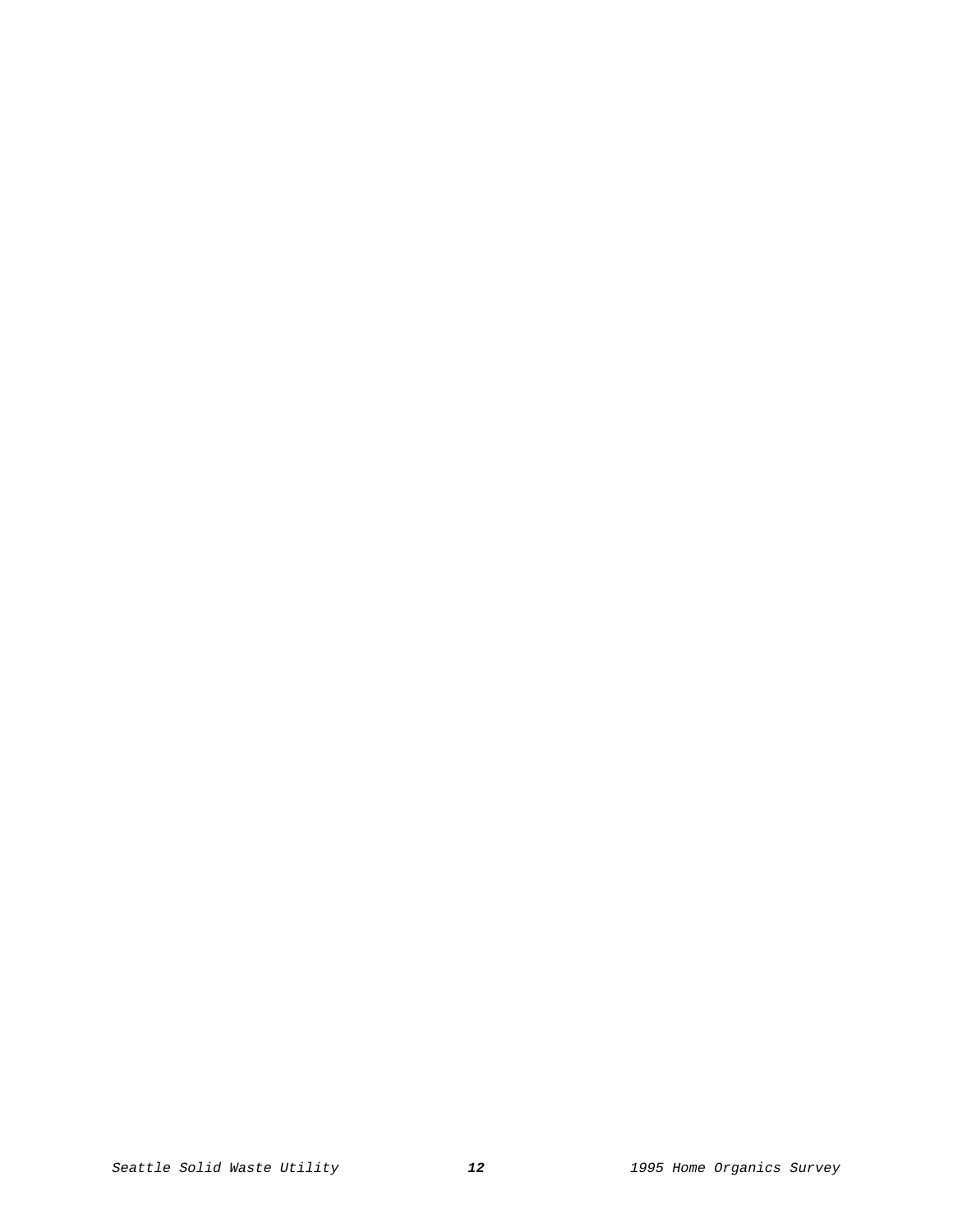# <span id="page-12-0"></span>**Sample Profile**

In interpreting the findings of this survey it is important to keep in mind the characteristics of the people actually interviewed. The following table presents a profile of the 610 Seattleites living in buildings with four or fewer units who were included in the survey. Here, as well as throughout this report, percentages may not sum to 100 because of rounding error or because of the acceptance of multiple responses.

|                         |                                 | Sample of<br>610 |
|-------------------------|---------------------------------|------------------|
| Gender:                 | Male                            | 39%              |
|                         | Female                          | 61%              |
| Age:                    | 18 to 24 years                  | 8 <sup>°</sup>   |
|                         | 25 to 34 years                  | 24%              |
|                         | 35 to 44 years                  | 23%              |
|                         | 45 to 54 years                  | 16%              |
|                         | 55 to 64 years                  | 9%               |
|                         | 65 years or older               | 17 <sub>8</sub>  |
| Ethnicity:              | Caucasian                       | 71%              |
|                         | Black/African-                  | 6%               |
|                         | American                        |                  |
|                         | Asian                           | 10%              |
|                         | Hispanic/Latino                 | 3%               |
|                         | Native American                 | 3%               |
|                         | Other                           | 2 <sup>°</sup>   |
|                         | Don't know/Refused              | 6%               |
| Dwelling Type:          | Single-unit                     | 84%              |
|                         | Multi-unit                      | 16%              |
| Ownership:              | Own                             | 71%              |
|                         | Rent                            | 28%              |
| Number in<br>Household: | 0ne                             | 17 <sub>8</sub>  |
|                         | Two                             | 36%              |
|                         | Three                           | 21%              |
|                         | Four                            | 15%              |
|                         | Five or more                    | 10 <sub>8</sub>  |
| Education:              | High school graduate<br>or less | 19%              |
|                         | Some college/AA<br>degree       | $26$ $%$         |
|                         | 4-Year college degree           | 28%              |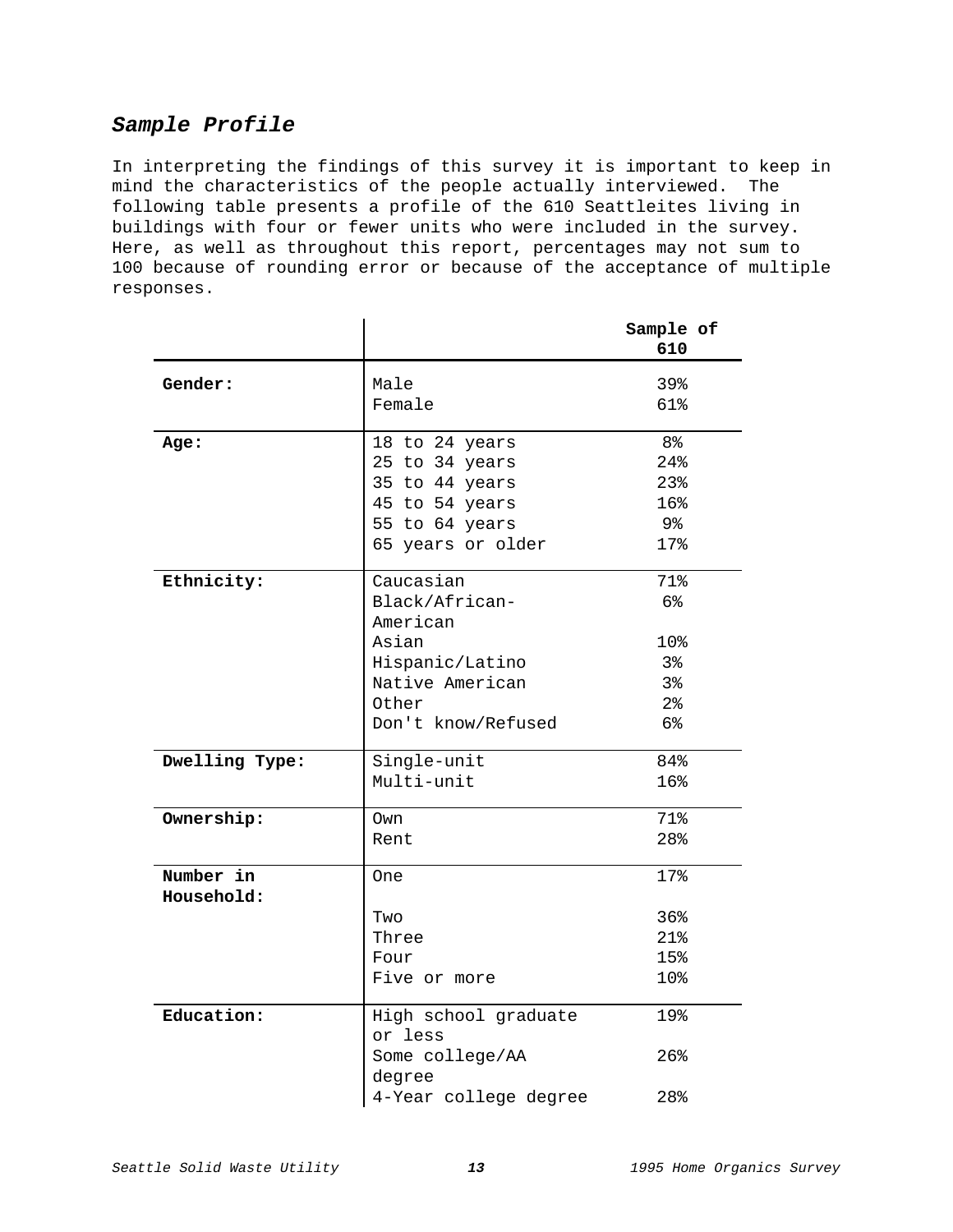<span id="page-13-0"></span>

|         | Graduate work/degree | 23 <sub>8</sub> |
|---------|----------------------|-----------------|
| Income: | Under \$40,000       | 39%             |
|         | $$40,000$ or over    | 52              |
|         | Don't know/Refused   | 9%              |

# **Household Characteristics**

Yard waste composting necessitates having a yard−either a lawn, a garden, or both. Respondents in this research were asked to provide information about their households and yards to determine the extent to which they had the need to compost yard waste. The following table provides this information.

|                               |                | Total Sample   |
|-------------------------------|----------------|----------------|
| <b>Base</b>                   |                | (610)          |
| Yards:                        | Yes            | 95%            |
|                               | No             | 5%             |
| Lawns <sup>28</sup> :         | Yes            | 85%            |
|                               | No             | 15%            |
| for<br>Care<br>Ever<br>Yard:  | Yes            | 79%            |
|                               | No             | 21%            |
| Have a Garden <sup>29</sup> : | Yes            | 57%            |
|                               | No             | 43%            |
| Garden Type:                  | Vegetable Only | 5 <sup>°</sup> |
|                               | Flower Only    | 21%            |
|                               | Both Vegetable | 30%<br>&       |
|                               | Flower         |                |
|                               | Other          | $1\%$          |
|                               | Neither        | 43%            |

The majority of one to four unit households (95%) have a yard and thus the opportunity to compost yard waste. The majority also have lawns (85%) and thus the ability to grasscycle.

For the purpose of this study, it is assumed that all households have the opportunity to compost food waste, as all households generate food scraps at home.

Ξ

This question was asked of 517 respondents--the question was added after the first evening of interviewing.

This question was asked only of those with a yard assuming that a yard was necessary in order to have a garden.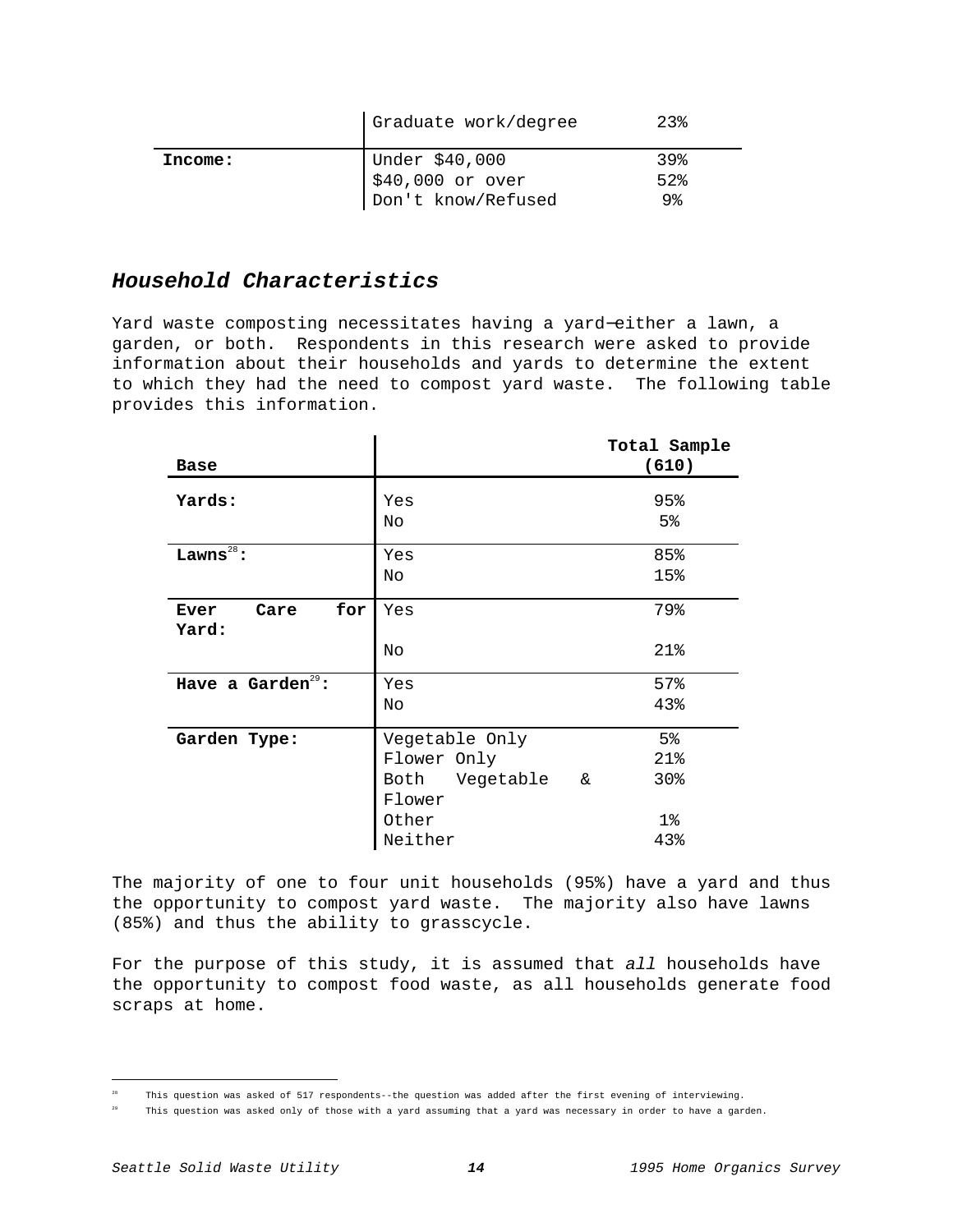# <span id="page-14-0"></span>**Survey Limitations**

A sample size of 610 is sufficient to provide 95% confidence that the resulting data will be within ± 4.0% of what it would be if all Seattleites living in one to four unit buildings were interviewed. That is, in theory, had all people in the target population been interviewed, there is a 95% chance the results would be within ± 4.0% of the results obtained from this sample. This error range is calculated at the 50%-50% response rate to any two-part question (e.g., 50% "yes" and 50% "no") and is therefore the maximum error range that can be expected from a sample of this size.

This report addresses results from several specific subgroups. The following table presents some of these subgroups, the number of interviews conducted, and the associated error range.

| Subgroup                                                                                                         | Number of<br>Interviews | Associated<br>Error Range   |
|------------------------------------------------------------------------------------------------------------------|-------------------------|-----------------------------|
| Total sample                                                                                                     | 610                     | ± 4.0%                      |
| Yard Waste Composters<br>Food Waste Composters                                                                   | 248<br>150              | ± 6.3%<br>± 8.2%            |
| Yard Waste Only Composters<br>Food Waste Only Composters <sup>30</sup><br>Compost Neither Yard nor Food<br>Waste | 114<br>16<br>346        | ± 9.4%<br>± 25.0%<br>± 5.4% |

This sample would exclude any household in which there is no telephone. This sample would also exclude any household with a telephone exchange that was issued within six months prior to sample selection and data collection.

The data presented in this report provides a very reliable and valid picture of Seattleites' attitudes and behaviors with regard to organic waste management activities. This data is very useful when assessing the size of the current market and the future potential for program enhancement and expansion. However, it must be kept in mind that this survey cannot predict the future. While great care and the most advanced methods available were employed in the design, execution and analysis of this study, these results should be interpreted only as representing the view of these respondents at the time they were interviewed.

Ξ This sample size is too small from which to draw statistically significant conclusions.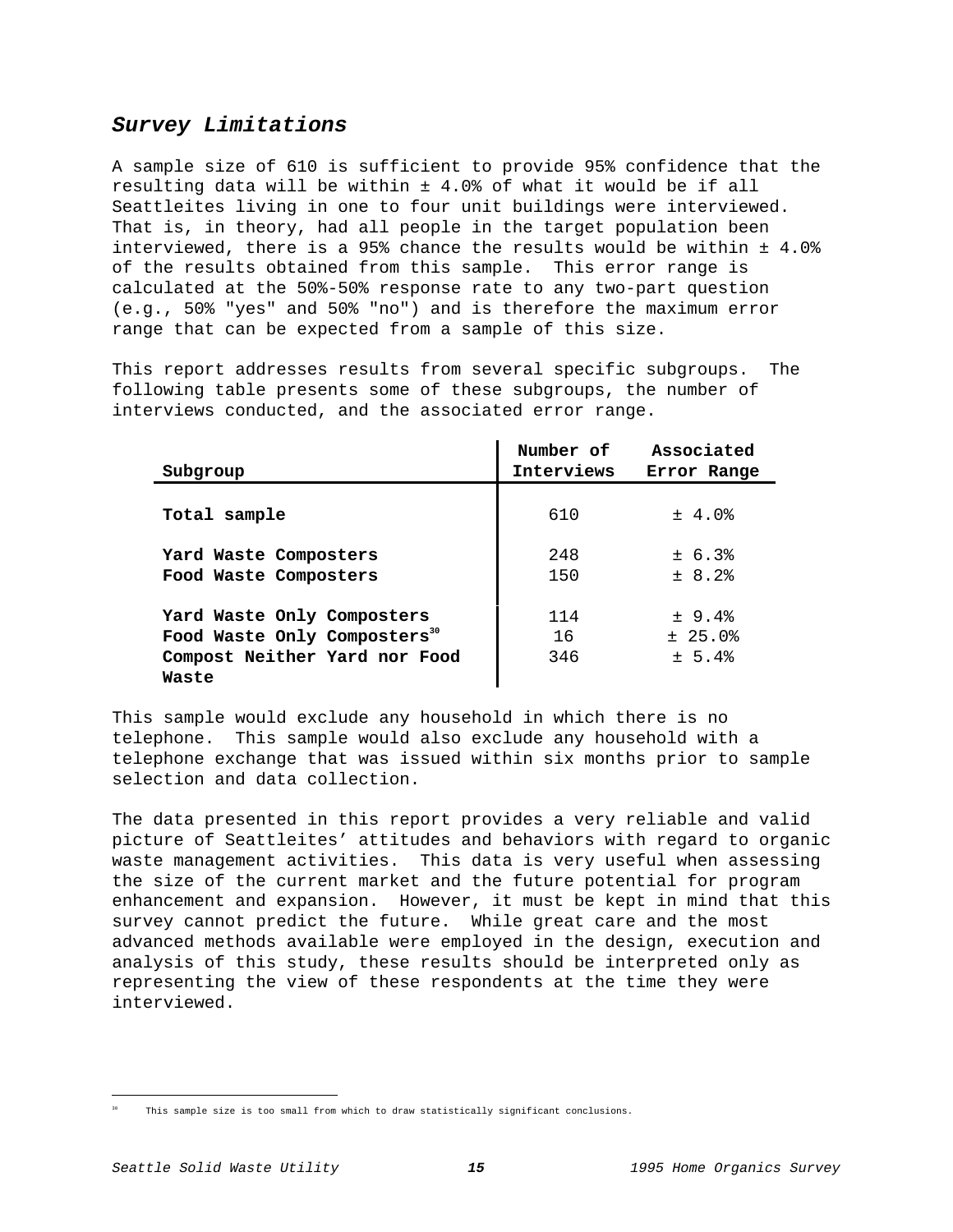# <span id="page-15-0"></span>**III. Current Market: Detailed Findings**

# **Characteristics of the Market**

#### **Four of Ten Seattleites are Currently Composting**

 Among the 610 Seattle residents interviewed, four out of ten (43%) are currently composting either yard and/or food waste, and 57% are doing neither.

- 114 (19%) currently compost yard waste but not food waste (referred to as "yard waste only composters" in this report);
- 16 (3%) currently compost food waste but not yard waste (referred to as "food waste only composters" in this report);
- 134 (22%) currently compost both yard and food waste (referred to as "yard and food waste composters" in this report); and,
- 346 (57%) currently do not compost either yard or food waste (referred to as "neither" yard nor food waste composters in this report).

Together,

- 248 (41%) currently compost yard waste (and may or may not compost food waste); and,
- 150 (25%) currently compost food waste (and may or may not compost yard waste).

The following table provides information about the demographic characteristics of those who currently compost yard waste, those who currently compost food waste, and those who compost neither yard nor food waste. For comparison purposes, the percentages for the total sample are repeated here.

While not statistically significant, the following demographic trends emerge:

- Composters live in single-unit dwellings (90% of yard waste composters, 86% of food waste composters, and only 80% of noncomposters live in single units);
- Yard waste composters own their home (75% of yard waste composters, and only 67% of food waste composters and 68% of non-composters);
- Yard and food waste composters live in households with more people (on average, there are 2.86 members in yard waste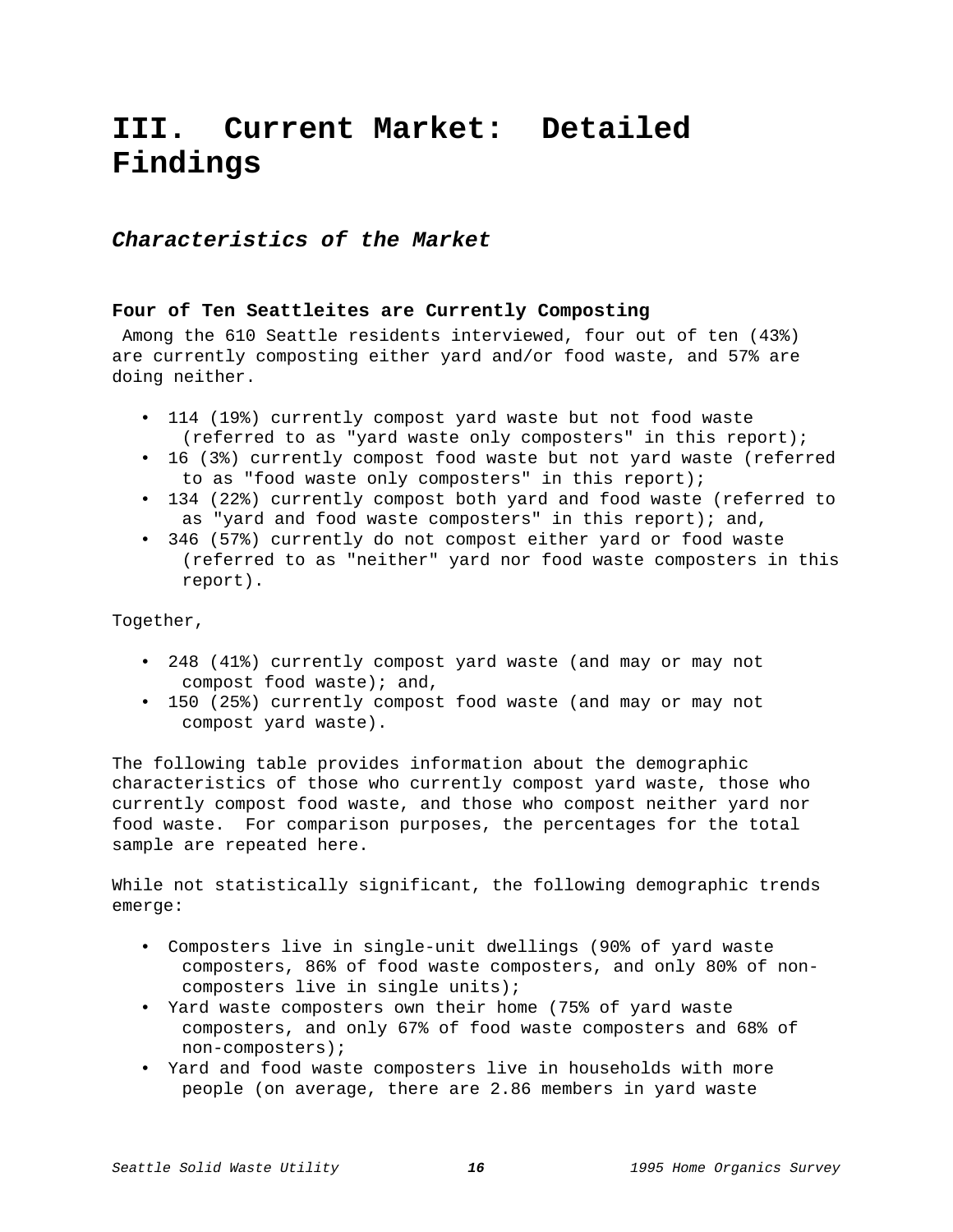households, 2.92 members in food waste households, and only 2.57 members in non-composting households).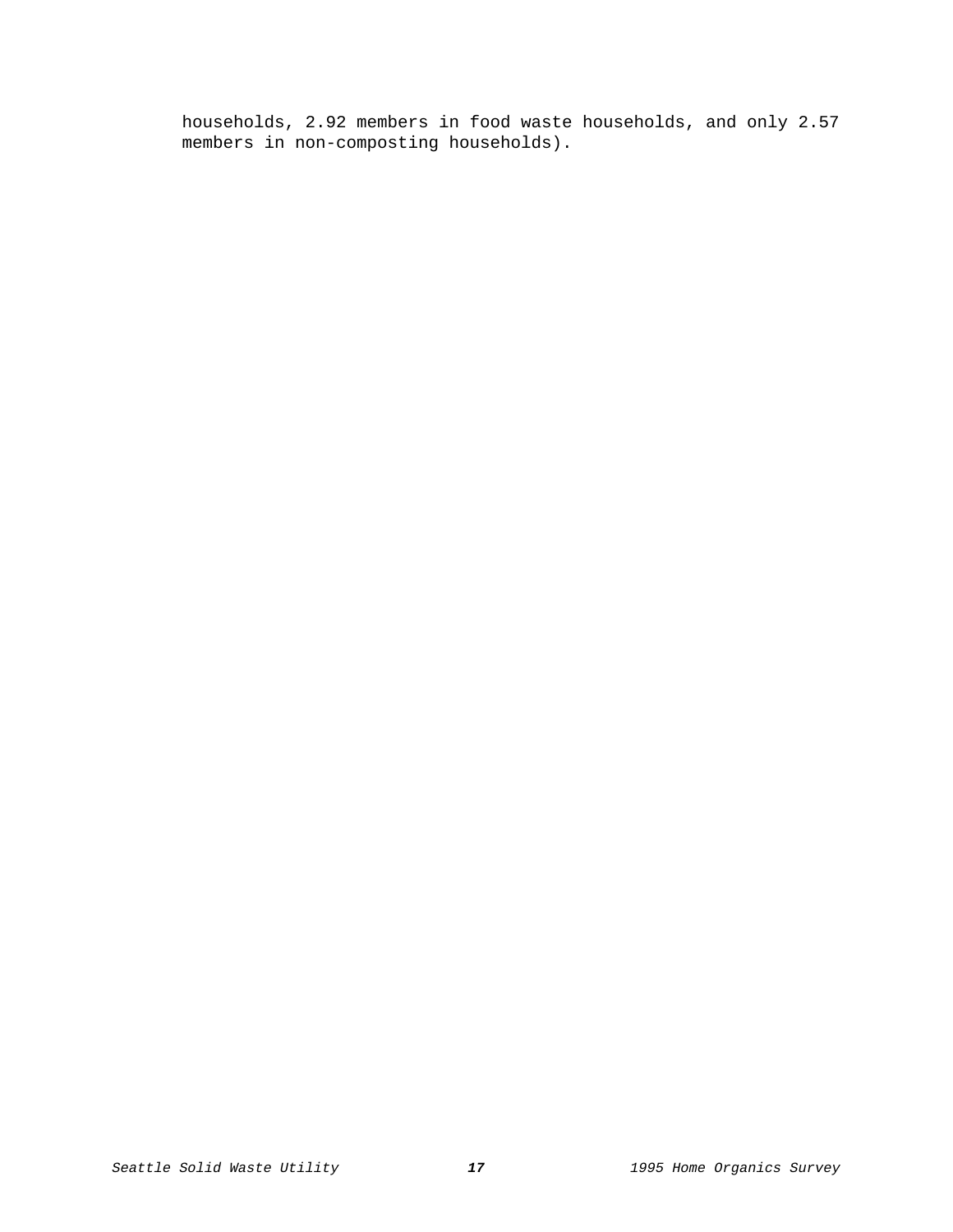|            |                        | Total               | Yard           | Food           | Non-           |
|------------|------------------------|---------------------|----------------|----------------|----------------|
|            |                        | Sample              | Waste          | Waste          | Composters     |
|            | $\textbf{Base}^{31}$   | (610)               | (248)          | (150)          | (346)          |
|            | (Percent of<br>Sample) | (100 <sup>8</sup> ) | (41%)          | (25%)          | (57%)          |
|            |                        |                     |                |                |                |
| Gender:    | Male                   | 39%                 | $40\%$         | 43%            | 37%            |
|            | Female                 | 61%                 | 60%            | 57%            | 63%            |
| Age:       | 18 to 24 years         | 8 <sup>°</sup>      | $4\%$          | 5%             | 10%            |
|            | 25 to 34 years         | 24%                 | 22%            | 24%            | 24%            |
|            | 35 to 44 years         | 23%                 | 29%            | 30%            | 19%            |
|            | 45 to 54 years         | 16%                 | 15%            | 17%            | 17%            |
|            | 55 to 64 years         | 9%                  | 9%             | 8 <sup>°</sup> | 9 <sub>8</sub> |
|            | 65 years or older      | 17%                 | 17%            | 13%            | 18%            |
| Ethnicity: | Caucasian              | 71%                 | 74%            | 72%            | 70%            |
|            | Black/African-         | $6\%$               | 3%             | 5 <sup>°</sup> | 8 <sup>°</sup> |
|            | American               |                     |                |                |                |
|            | Asian                  | 10%                 | 8 <sup>°</sup> | 9%             | 11%            |
|            | Hispanic/Latino        | 3%                  | 2 <sup>°</sup> | $1\%$          | 3%             |
|            | Native American        | 3%                  | $1\%$          | $1\%$          | 4%             |
|            | Other                  | $2\,$               | $3\,$          | 3%             | $1\%$          |
|            | Don't know/Refused     | 6%                  | 9%             | 8 <sup>°</sup> | 4%             |
| Dwelling:  | Single-unit            | 84%                 | 90%            | 86%            | 80%            |
|            | Multi-unit             | 16%                 | 10%            | 14%            | 20%            |
| Ownership: | Own                    | 71%                 | 75%            | 67%            | 68%            |
|            | Rent                   | 28%                 | 22%            | 30%            | 32%            |
| # In HH:   | <b>One</b>             | 17%                 | 15%            | 13%            | 18%            |
|            | Two                    | 36%                 | 34%            | 33%            | 38%            |
|            | Three                  | 21%                 | 20%            | 25%            | 21%            |
|            | Four                   | 15%                 | 17%            | 17%            | 13%            |
|            | Five or more           | 10%                 | 12%            | 12%            | 8 <sup>°</sup> |
| Education: | High school or         | 19%                 | 12%            | 11%            | 23%            |
|            | less                   |                     |                |                |                |
|            | Some college/AA        | 26%                 | 28%            | 30%            | 25%            |
|            | degree                 |                     |                |                |                |
|            | 4-Year college         | 28%                 | 30%            | 33%            | 27%            |
|            | degree                 |                     |                |                |                |
|            | Graduate               | 23%                 | 25%            | 22%            | 21%            |
|            | work/degree            |                     |                |                |                |
| Income:    | Under \$40,000         | 39%                 | 36%            | 41%            | 40%            |
|            | \$40,000 or over       | 52%                 | 54%            | 51%            | 51%            |
|            | Don't know/Refused     | 9%                  | 10%            | $7\,$          | 9%             |

 $_{31}$ 31 134 respondents were composting both yard and food waste; thus, these 134 respondents are included in both categories.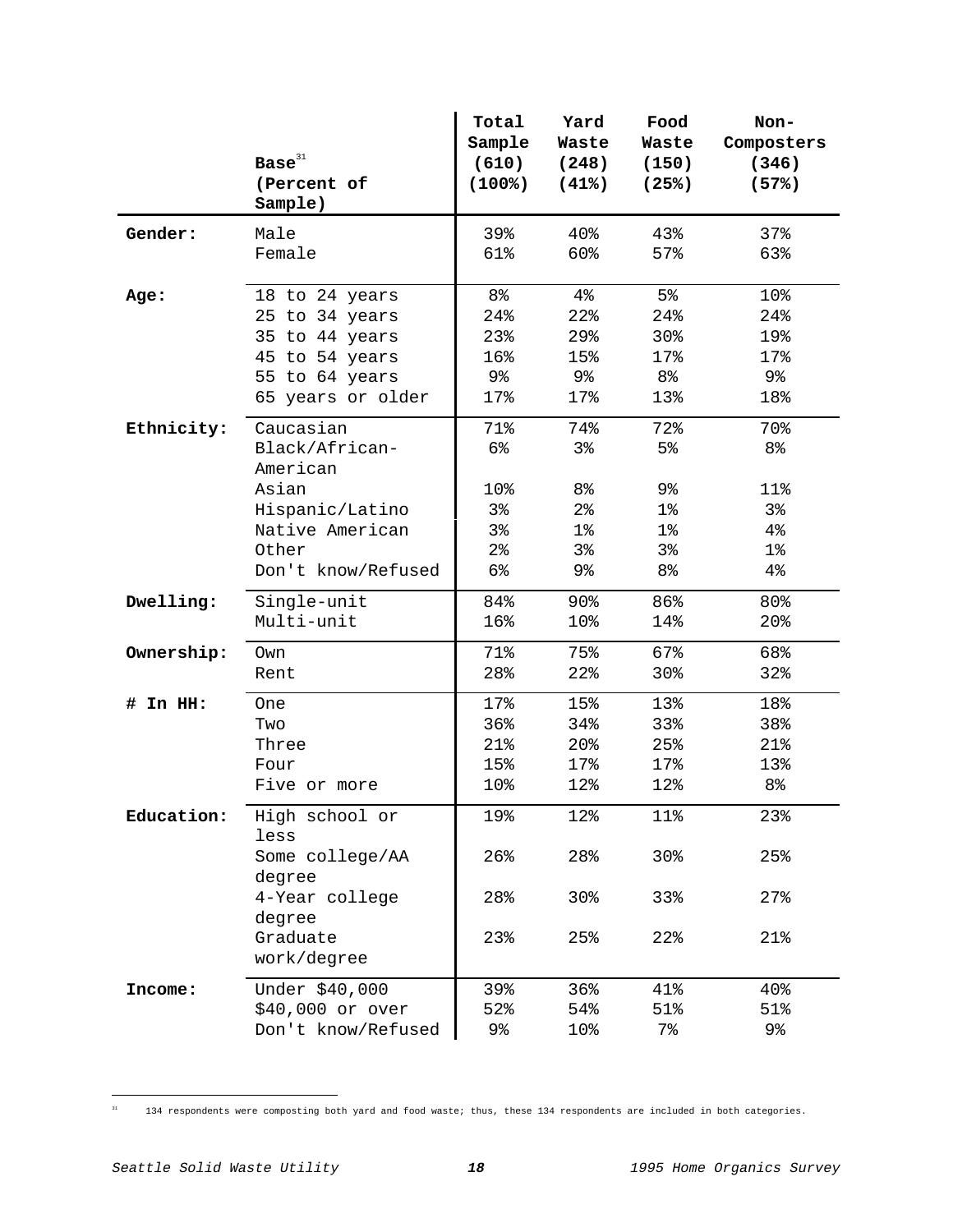#### **The Majority are Aware of the Term "Composting"**

Ninety-six percent (96%) of the 610 respondents interviewed report they have heard the term "compost." Caucasians are more likely than those from non-Caucasian ethnic backgrounds to report having heard this term (100% versus 83% respectively).

The following table presents information about how those who have heard the term "compost" would define or describe its meaning. Information is presented separately for those who currently compost yard waste only, those who compost food waste only, those who compost both yard and food waste, and those who compost neither.

|                      | Yard Waste<br>Only | Food Waste<br>Only | Both Yard<br>& Food | Non-<br>Composter |
|----------------------|--------------------|--------------------|---------------------|-------------------|
|                      |                    |                    | Waste               | S                 |
| Base:                | (114)              | (16)               | (134)               | (346)             |
| Grass clippings,     |                    |                    |                     |                   |
| Plant, Lawn, Garden  | 46%                | 8 <sup>8</sup>     | 20 <sub>8</sub>     | 37%               |
| waste                |                    |                    |                     |                   |
| Decompose/           | 38%                | 42%                | $40\%$              | 29%               |
| Biodegradable        |                    |                    |                     |                   |
| Plant/ Vegetable/    |                    |                    |                     |                   |
| Organic matter       | 23%                | 33%                | 23 <sub>8</sub>     | 11 <sub>8</sub>   |
| Bin/ Pile/ Container | 16%                | 17 <sub>8</sub>    | 20 <sub>8</sub>     | 22 <sub>8</sub>   |
| Fertilizer/ Soil     | 13%                | 8 <sup>8</sup>     | 17 <sub>8</sub>     | 17%               |
| enricher             |                    |                    |                     |                   |
| Lawn and Food waste  | 13%                | 8%                 | 17%                 | 16%               |
| Recycle/ Protect     | 9 <sub>8</sub>     | 25%                | 9 <sub>8</sub>      | 10%               |
| environment          |                    |                    |                     |                   |

Description of Composting:

In general, Seattleites equate composting with yard waste. Composters seem more knowledgeable than non-composters about the types of waste that can be composted and about the primary benefits of composting.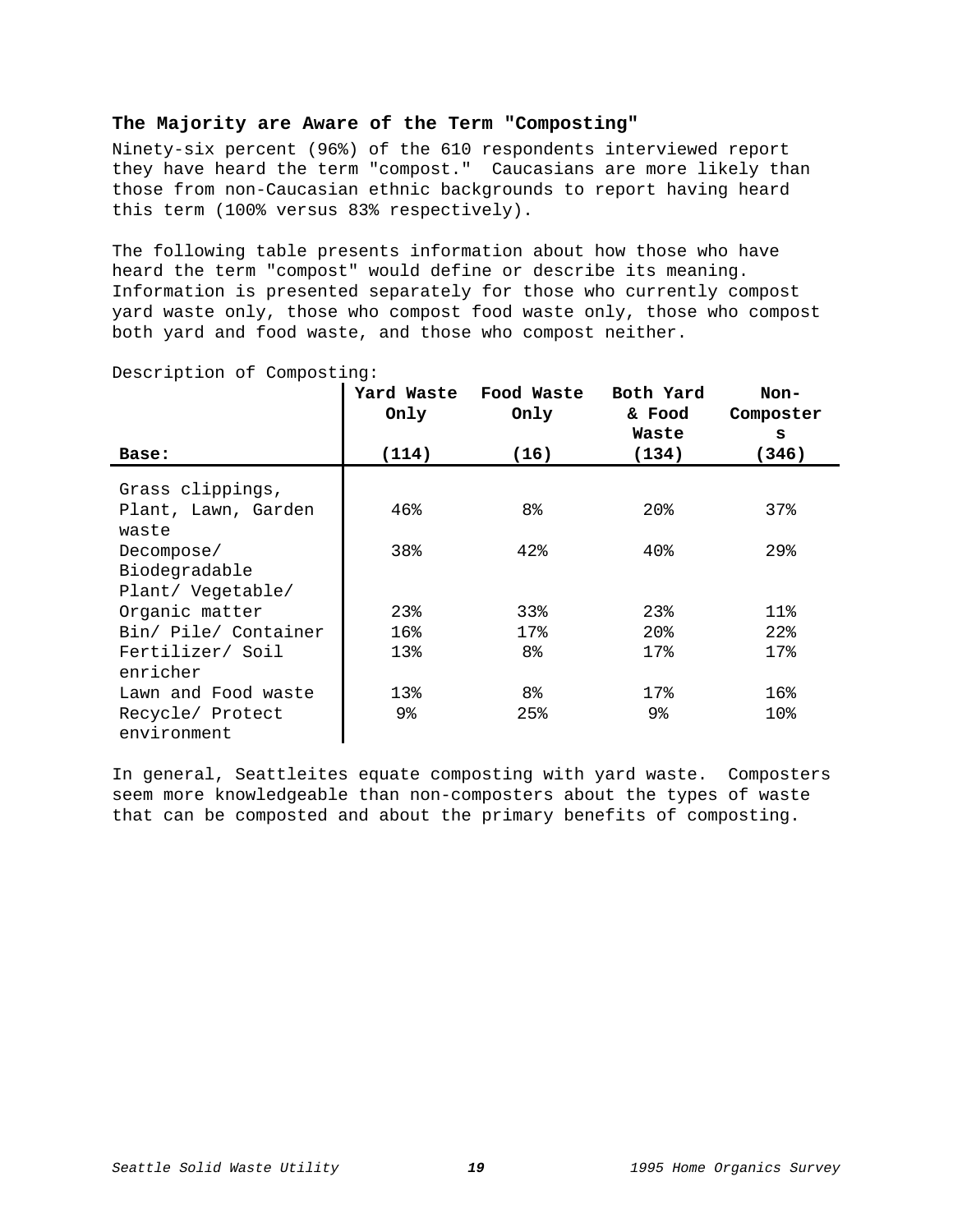# <span id="page-19-0"></span>**Current Yard Waste Behavior**

The pie chart to the right summarizes the yard waste behavior of the total sample of 610 respondents. As depicted, 5% of the households do not have a yard and 8% of the households do not care for their own yard. Thirty-three percent (33%) of Seattleites currently use curbside collection services for their yard waste (and do not compost), and 26% both compost and use curbside services.

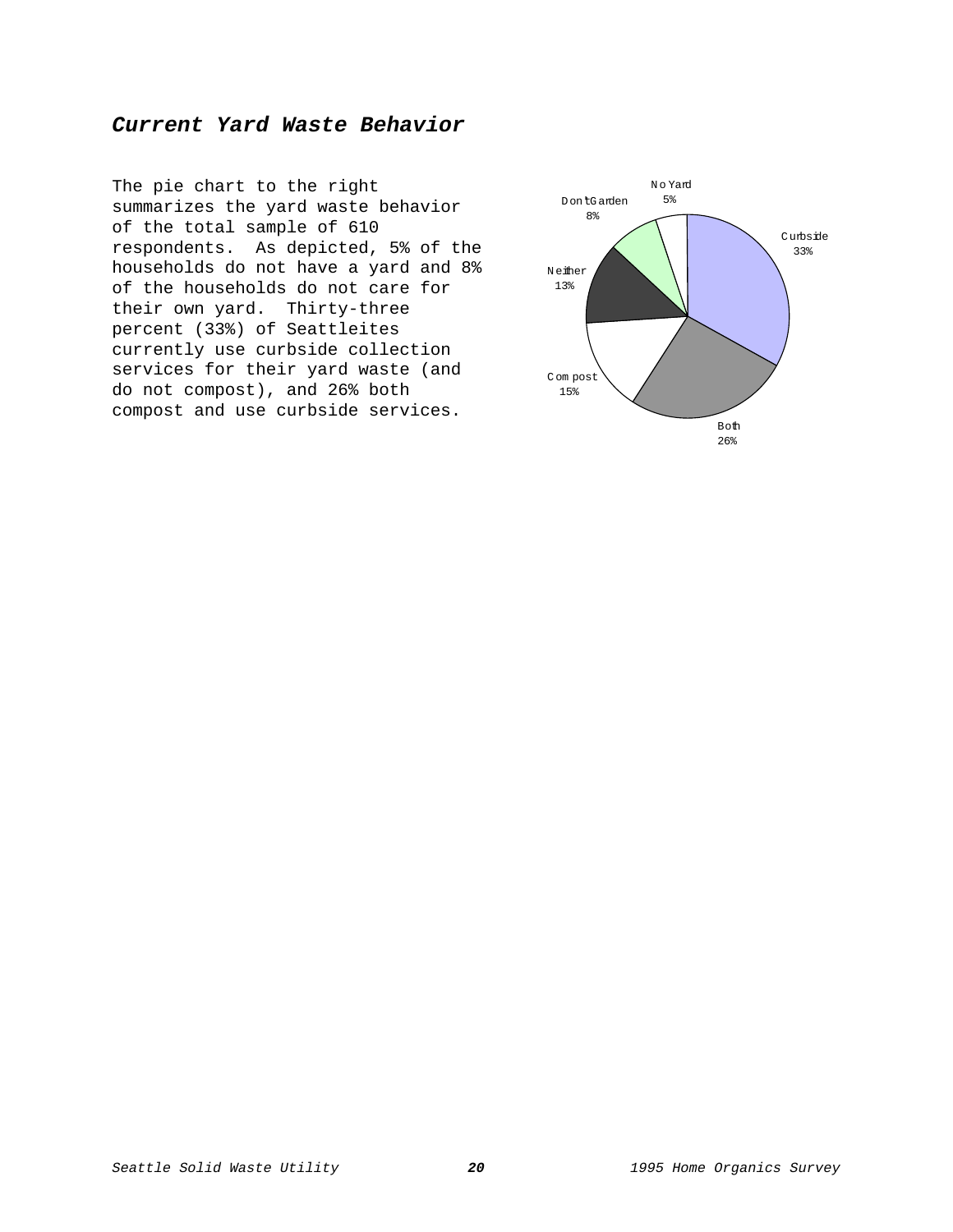#### **The Eligible Yard Waste Composting Market**

The eligible market for yard waste composting is defined as Seattle households with yards in one to four unit buildings in which a household member is responsible for yard care. The following chart presents a summary of the eligible yard waste composting market.

Just considering those households with yards in which one or more household members are responsible for caring for the yard, 38% reported using curbside services but did not report composting their yard waste. Thirty percent (30%) reported that they compost their yard waste and use curbside services and 17% reported that they compost their yard waste but do not use curbside services. Fifteen percent (15%) neither compost nor use curbside services.



Among the 248 residents who are currently composting yard waste:

- 134 (54%) are currently composting both yard and food waste; and,
- 114 (46%) are currently composting yard waste only.

#### **Curbside Service Usage**

Fifty-nine percent (59%) of all Seattle households in one to four unit buildings are currently using curbside services. The eligible market for curbside services is smaller than all households because some households do not have yards and some households do not care for their own yard:

• 14% of all Seattle households either do not have a yard or do not care for the yard they have.

The following table presents this information, comparing those who do and do not compost yard waste.

|                          | Total | Yard<br>Waste<br>Composter | <b>Non-YW</b><br>Composters |
|--------------------------|-------|----------------------------|-----------------------------|
| Total Households         | (610) | s<br>(248)                 | (362)                       |
| = Care for Yards<br>Base | 527   | 248                        | 279                         |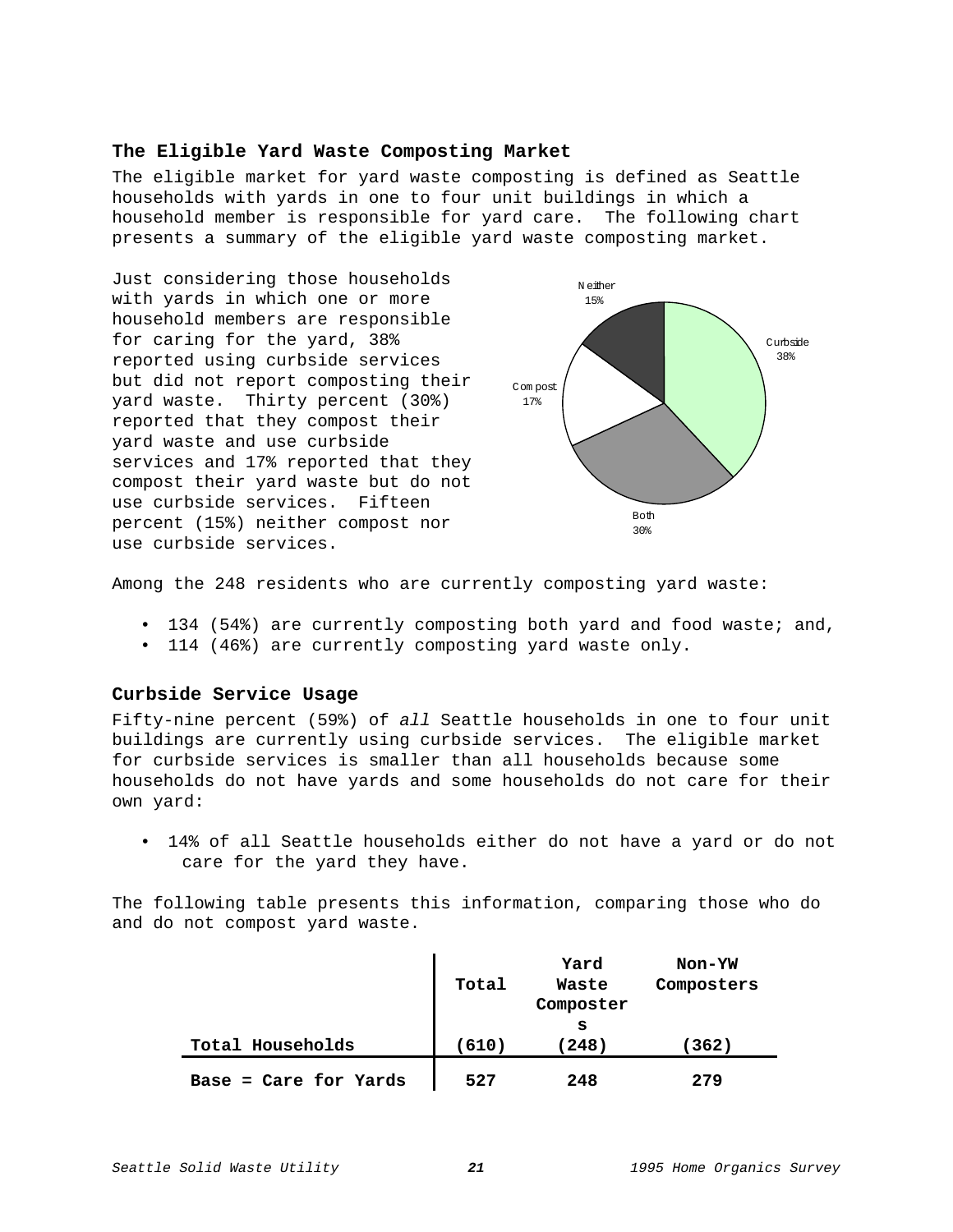| (eligible market, percent of<br>total market) | (86%) | $(100\%)$ | (77%)  |
|-----------------------------------------------|-------|-----------|--------|
| Use Curbside Services                         | 68%   | 63%       | 72%    |
| Do Not Use Curbside                           | 32%   | 37%       | $29$ . |
| Services                                      |       |           |        |

It is interesting to note that a significant percentage of those who do currently compost yard waste are still using curbside yard waste services. Because these respondents were asked if they "ever" use yard waste curbside services, it may be true that current yard waste composters are using curbside services for materials that cannot be composted or are using curbside services less frequently than are those who do not compost yard waste. No data is available to examine either the materials disposed of through curbside services nor the frequency with which curbside services are used; however, this may be worthy of exploration in the future.

#### **Compost Used For Fertilizer**

Eight out of ten yard waste composters (82% of the 248 households with yards that are currently composting yard waste) use their compost. For the most part, they use their compost for fertilizer and because it is good for yards and gardens. The following table provides information about the primary reasons for using composted materials. Percentages are based on the 248 households currently composting yard waste.

| Base--All Yard Waste Composters:                                     | (248)           |
|----------------------------------------------------------------------|-----------------|
| To fertilize/It is good for the soil/To<br>use in the garden or lawn | 63%             |
| Because it is good to recycle/                                       | 27              |
| Environmental concerns                                               |                 |
| Reduce trash/ Landfill concerns                                      | 17 <sub>8</sub> |
| Because it saves me money                                            | 14%             |

#### **Use of City-Provided Bin**

In total, 71% of all yard waste composters are aware that the city provides a yard waste composting bin. Among the total of all yard waste composters:

- 38% have a city-provided compost bin;
- 28% use an open pile or pit; and,
- 22% use a home-made bin.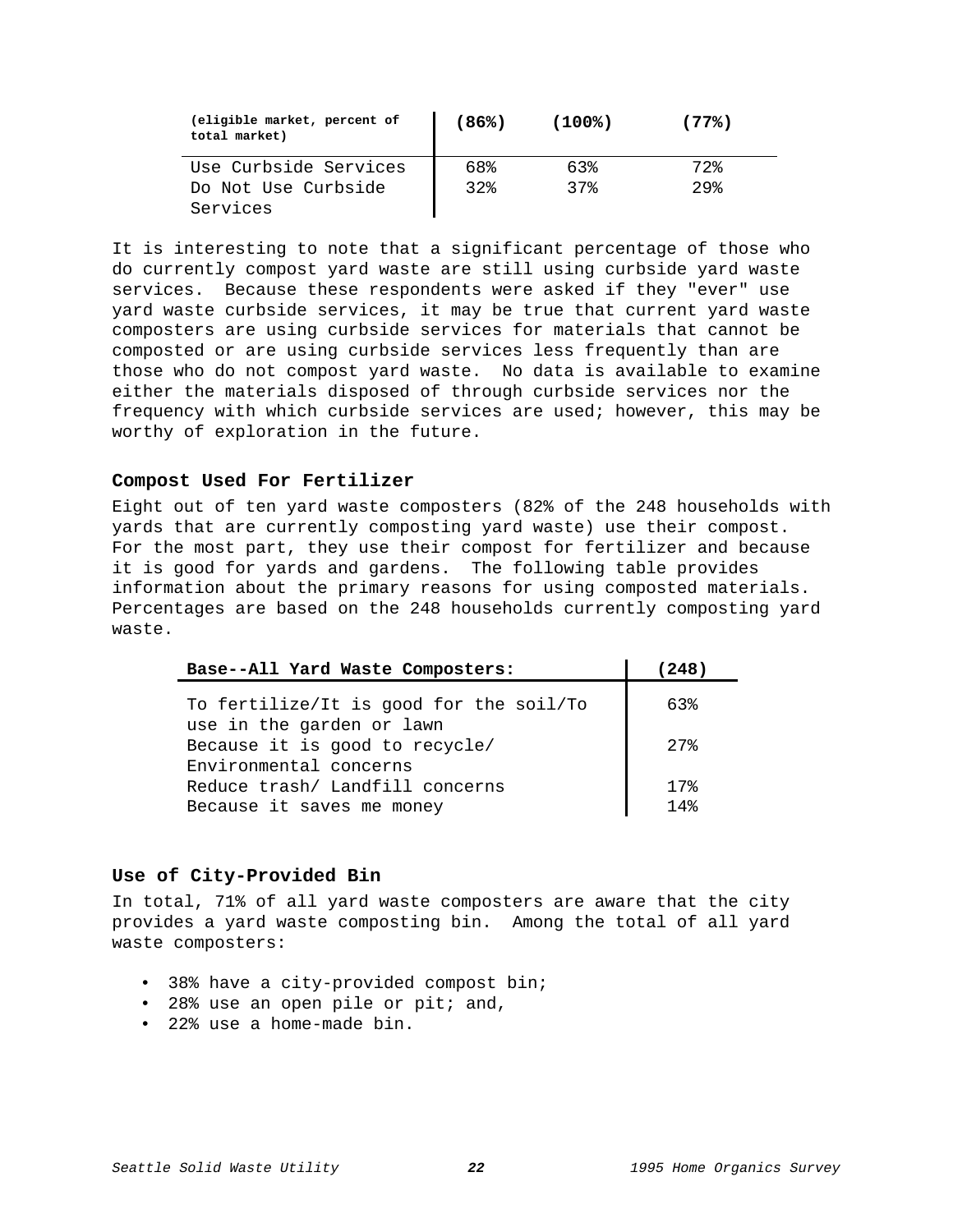#### <span id="page-22-0"></span>**Co-Composting Behavior**

Sixty-three percent (63%) of the 134 respondents who currently compost both yard and food waste are commingling the two materials.

# **Lawn Care Activities and Behaviors**

#### **Grasscycling**

494 (81%) of the 610 respondents interviewed live in households with lawns and take personal responsibility for lawn care. These 494 respondents were asked to describe their yard care activities and behaviors.

The chart to the right presents the percent of the eligible grasscycling market that is grasscycling but not composting; the percent that are composting but not grasscycling; the percent that are doing both; and the percent that are doing neither. As depicted, a plurality are doing neither (31% neither grasscycle nor compost).



When asked if they were aware that leaving small amounts of grass clippings on the lawn can be good for the lawn because it acts as a compost, 75% of the 494 residents stated they knew this.

Respondents were asked to report what they did with their grass clippings most of the time, and those who did not report grasscycling were asked whether they ever left grass clippings on the lawn. $32$ 

- Just under one-half of these 494 respondents (46%) ever grasscycle; and,
- About one third of these respondents, or 15% of households, grasscycle most of the time.

The following table presents information about the grasscycling behaviors of those who take personal responsibility for the care of their lawn. Information in presented for those who do and do not currently compost their yard waste. Awareness and grasscycling

The question " Do you ever leave grass clippings on the lawn?" did not query people very rigorously regarding their grasscycling practices, thus the survey may overestimate the number of people who grasscycle.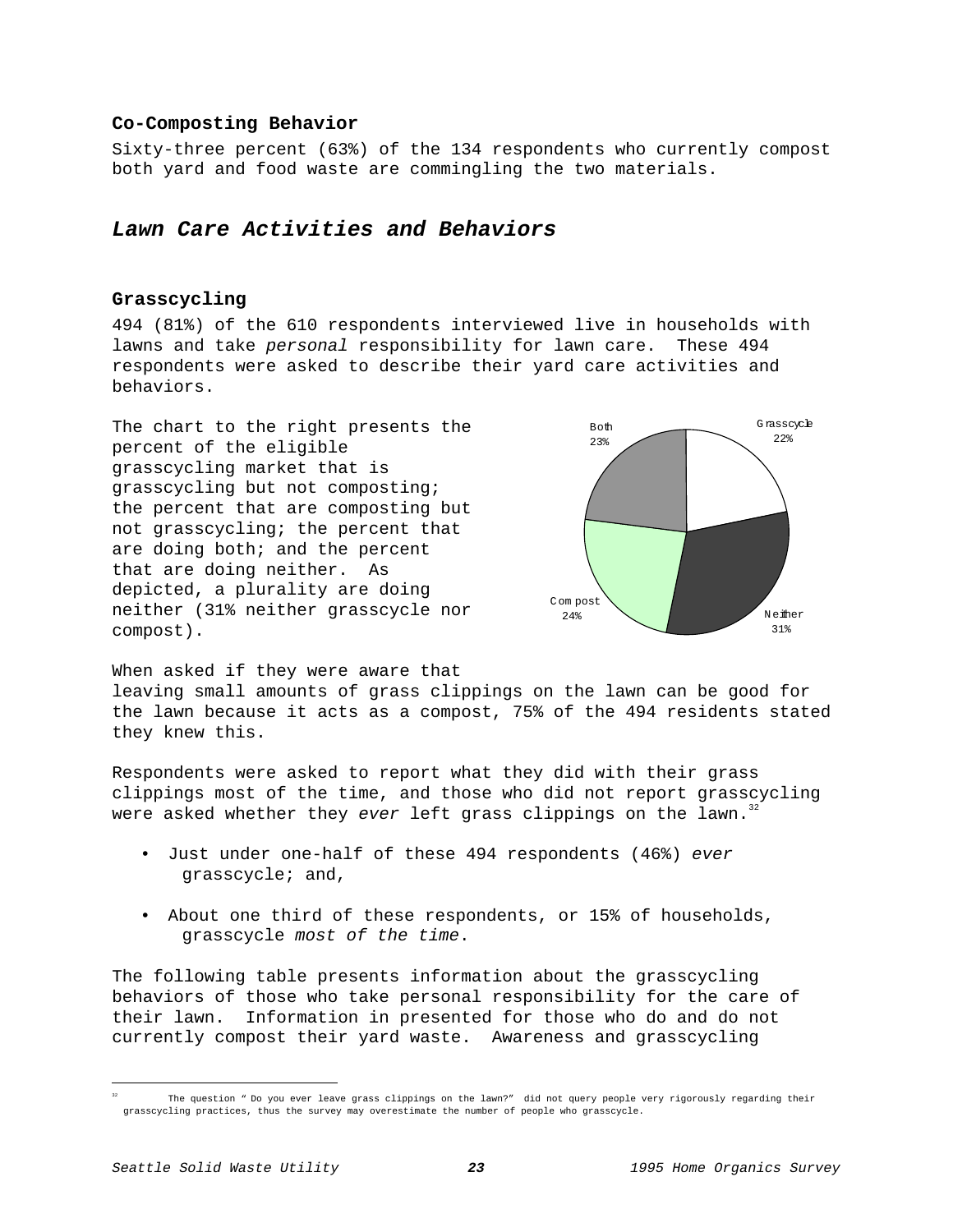|                                                                        |                 | Yard Waste      | Non-YW       |
|------------------------------------------------------------------------|-----------------|-----------------|--------------|
|                                                                        | Total           | Composters      | Composters   |
| Total Households                                                       | (610)           | (248)           | (362)        |
| Base = Care for Lawns<br>(Eligible market, percent of<br>total market) | 494<br>$(81\%)$ | 232<br>$(94\%)$ | 262<br>(72%) |
| Aware of the benefits                                                  | 75%             | 79%             | 72.8         |
| Grasscycling behavior:<br>Most of the time                             | 15%             | 21%             | 9%           |
| Ever                                                                   | 31%             | 29%             | 32%          |
| Total                                                                  | 46%             | 50%             | 41%          |

behavior percentages are based on the percentage of the eligible market − those who have lawns and care for them.

Those who compost their yard waste tend to be more likely than those who do not compost their yard waste to regularly grasscycle.

This research did not seek to investigate the primary reasons for not grasscycling. Nor did it seek to investigate the motivations behind grasscycling behaviors. However, it does not appear as if awareness is the primary obstacle to engaging in this activity.

### **Lawn Watering and Fertilizing Behaviors**

Of those who have lawns and care for them, more people water their lawns than those who fertilize them:

• 73% of these households water their lawns versus 49% who fertilize them.

The following table presents the frequency with which these households water and fertilize their lawns.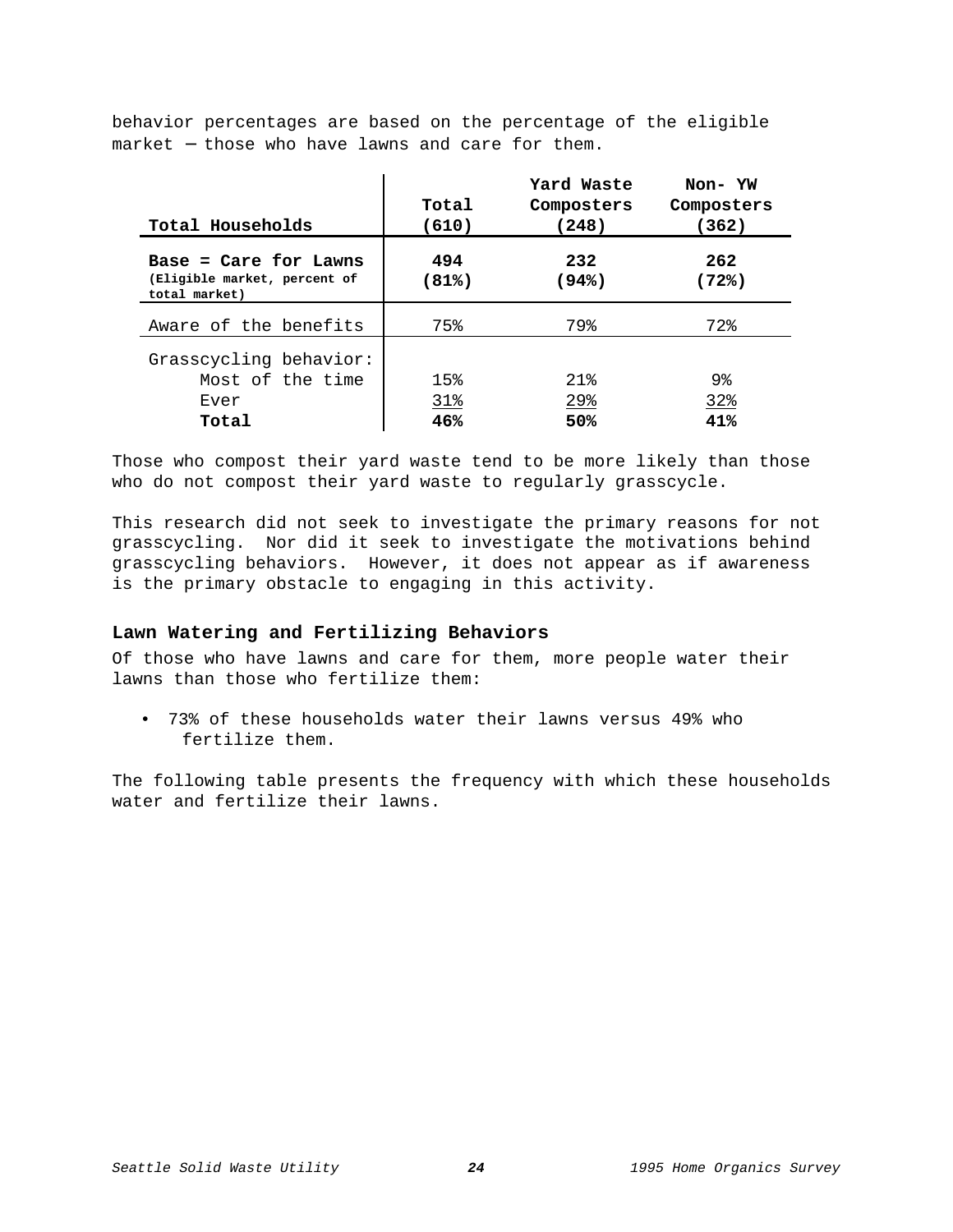<span id="page-24-0"></span>

|                              |                 | Yard Waste      | Non-YW            |
|------------------------------|-----------------|-----------------|-------------------|
|                              | Total           | Composters      | Composters        |
| Total Households             | (610)           | (248)           | (362)             |
| Base = Care for Lawns        | 494             | 232             | 262               |
| (eligible market, percent of |                 |                 |                   |
| total market)                | (81%)           | $(94\%)$        | (72%)             |
|                              |                 |                 |                   |
| Watering Frequency:          |                 |                 |                   |
| Every day or two             | 16%             | 11%             | 17 <sub>8</sub>   |
| $1-2$ times/week             | 45%             | 46%             | 44%               |
| Less often                   | 12%             | 16 <sup>8</sup> | 9 <sub>8</sub>    |
| Never                        | 23 <sub>8</sub> | 20 <sub>8</sub> | $26$ $\,^{\circ}$ |
|                              |                 |                 |                   |
| Total Households             | (610)           | (248)           | (362)             |
| 4+ times/years               | $4\,$           | $5\%$           | $4\%$             |
| 3 times/year                 | 5 <sup>°</sup>  | 5 <sup>8</sup>  | 5 <sup>8</sup>    |
| 2 times/year                 | 20 <sub>8</sub> | 20 <sub>8</sub> | 19%               |
| 1 time/year                  | 20 <sub>8</sub> | 25%             | 16 <sup>8</sup>   |
| Never                        | 47%             | 41%             | 52%               |

The majority of residents who have lawns water them at least once a week (61%). A plurality of residents do not fertilize their lawn at all (47%); however, if they do so, they tend to do it either one or two times a year (40%).

### **Current Food Waste Behaviors**

#### **The Eligible Food Waste Composting Market**

 The eligible market for managing food waste is considered to be 100% of the sample since all households generate food scraps. The following chart presents a summary of the total market of 610 residents.

Forty-three percent (43%) of all residents neither use a disposal nor compost their food waste, and 33% use a disposal but do not compost their food waste. Fourteen percent (14%) compost only (they do not use a disposal) and 11% both use a disposal and compost their food waste.

In total, 25% of the total sample of 610 respondents are composting food waste. Among these 150 respondents:

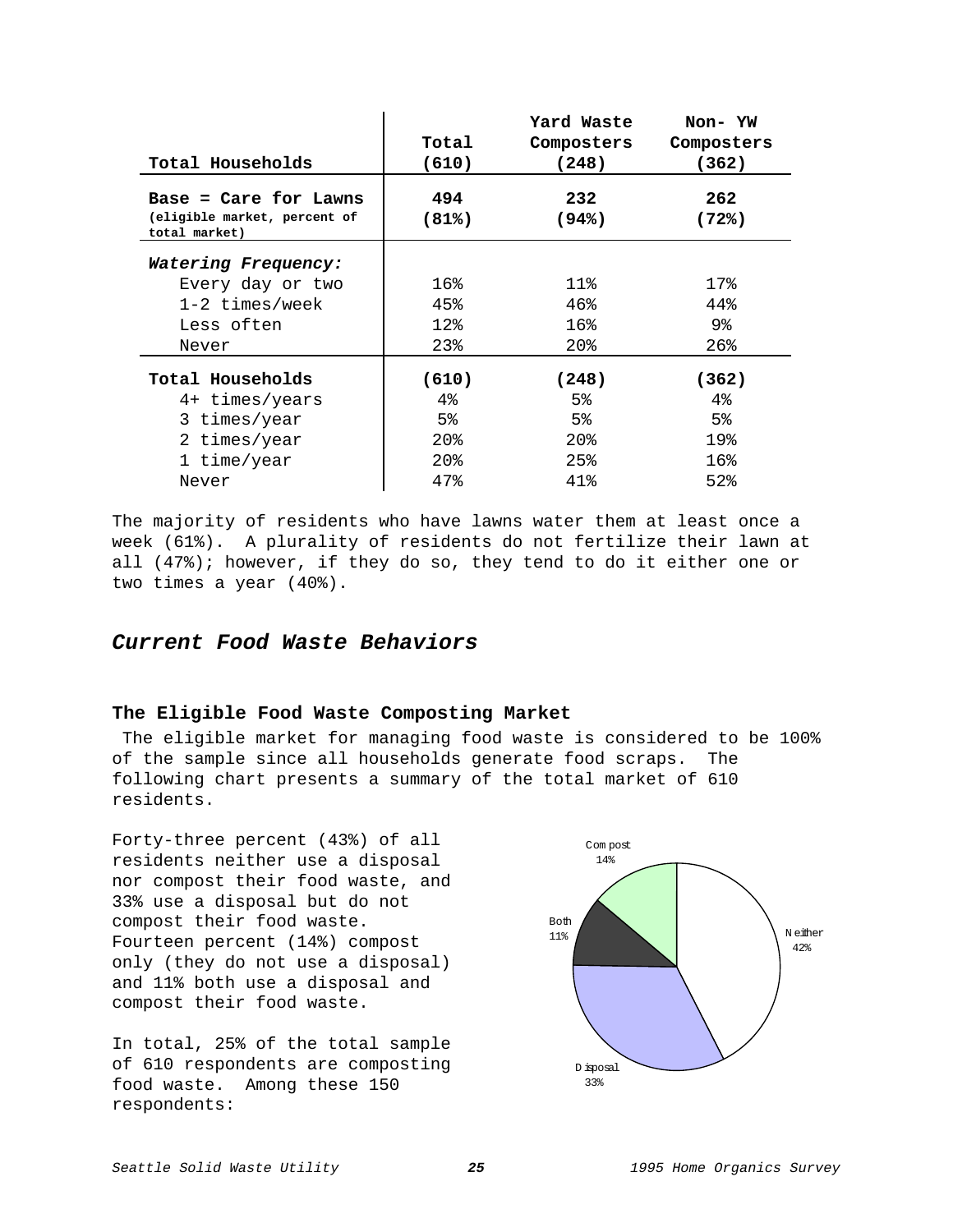- 134 (89%) are currently composting both yard and food waste; and,
- 16 (11%) are currently composting only food waste.

#### **Disposal Usage**

Among the 265 residents who have a garbage disposal:

- 25% currently compost their food waste; and,
- 75% do not compost their food waste.

Likewise, among the 345 residents who do not have a garbage disposal:

- 25% currently compost their food waste; and,
- 75% do not compost their food waste.

#### **Most Food Waste Composters Use Their Compost**

Eight out of ten food waste composters (81% of 150) report they use their "compost." A majority of these 150 respondents (89%) are composting both yard and food waste and were not directly asked whether they use their food waste specifically. However it is reasonable to assume that since eight in ten are using their compost (in general), they are using their food waste compost.

#### **Awareness and Usage of City-Provided Food Waste Bins**

Only 13% of food waste composters currently use a city-provided  $bin^{33}$ . The following table illustrates this information.

| Food Waste<br>Base:<br>Composters | Total<br>(150) | Food<br>Waste<br>Only<br>(16) | Yard & Food<br>Waste<br>(134) |
|-----------------------------------|----------------|-------------------------------|-------------------------------|
|                                   |                |                               |                               |
| Aware of and using a              |                |                               |                               |
| city-provided bin                 | 13%            | 31%                           | 10 <sub>8</sub>               |
| Aware of but not                  |                |                               |                               |
| using a city-                     | 18%            | 31%                           | 16 <sup>8</sup>               |
| provided bin                      |                |                               |                               |
| Not aware/Don't know              | 69%            | 38%                           | 73%                           |

While a sample size of 16 is too small from which to draw statistically valid conclusions, the data on awareness and usage of city-provided food waste bins seems to indicate a difference between those who are only composting food waste and those who are composting both food and yard waste. Food waste only composters may be more

<sup>33</sup> Only those who directly reported using a Green Cone or said they used a city-provided food waste bin were included in these percentages. Those respondents who reported using a worm bin were excluded because no information was available regarding cityprovided worm bins. This is a conservative approach to take and thus the percentages reported here may under-represent the total market.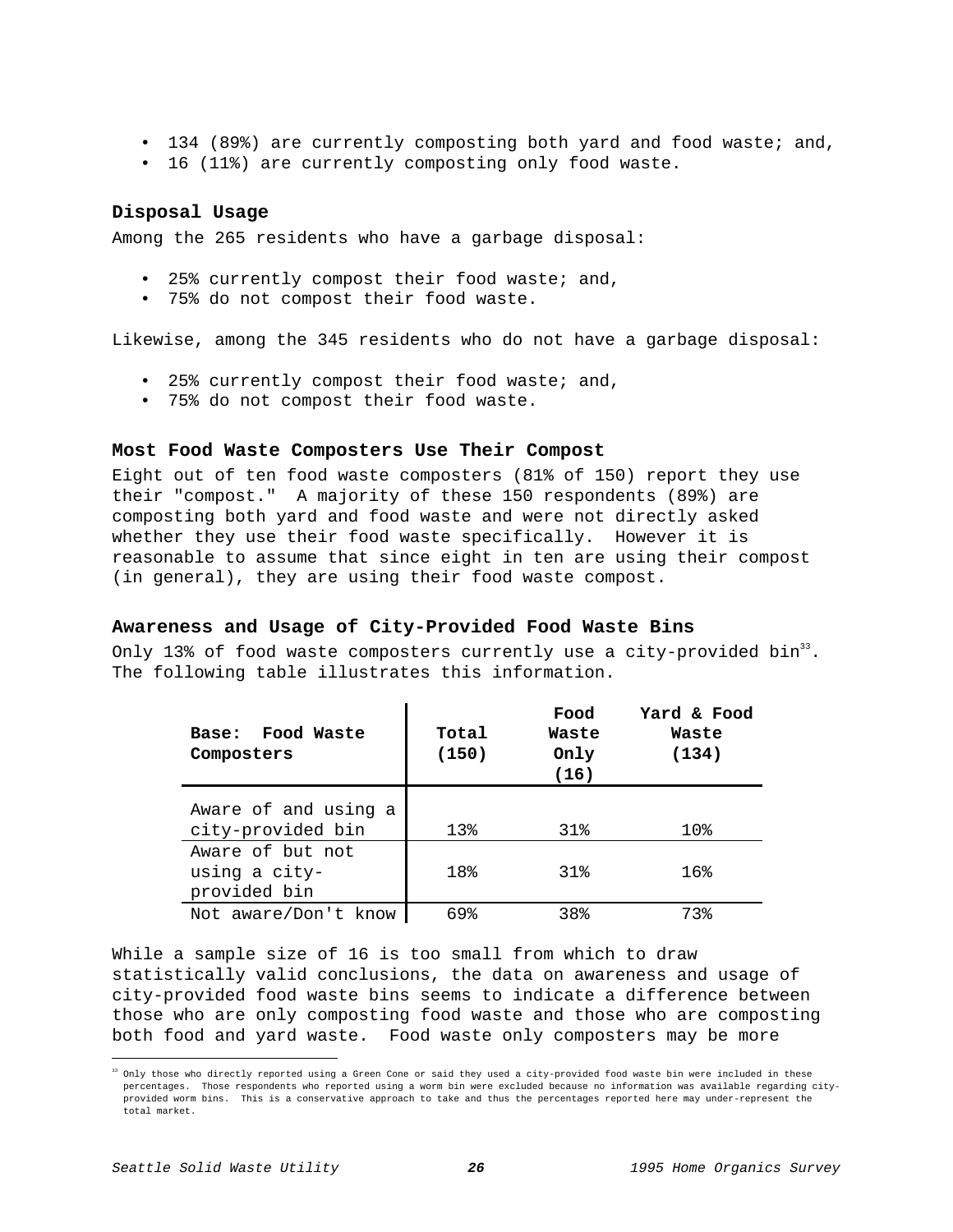<span id="page-26-0"></span>likely to use city bin programs because they are aware of the program and find it a convenient alternative.

The primary reason for not using a city-provided bin is lack of awareness (69% are not aware or don't know if they are aware). Among those who are aware that the city provides a bin, the primary reason for not using it is that they already have a different one.

#### **Relative Use of Garbage Disposals**

Forty-three percent (43%) of the total sample of 610 residents have a garbage disposal, and this percentage holds true both for those who currently compost food waste and those who do not compost food waste.

The following table depicts the frequency with which garbage disposals are used. Information is presented for those who currently compost food waste as well as those who currently do not compost food waste.

|                            | Total           | Food Waste<br>Composters | Non-Food Waste<br>Composters |
|----------------------------|-----------------|--------------------------|------------------------------|
| Base:                      | (610)           | (150)                    | (460)                        |
| Have a garbage<br>disposal | 265             | 65                       | 200                          |
|                            | (438)           | (438)                    | $(43$ $)$                    |
| Frequency of Use:          |                 |                          |                              |
| Base:                      | 265             | 65                       | 200                          |
| Several times a<br>day     | 31%             | 20 <sub>8</sub>          | 35%                          |
| Once a day                 | 28%             | 17.8                     | 31%                          |
| A few times a week         | 22 <sub>8</sub> | 35%                      | 18%                          |
| Once a week                | 10 <sub>8</sub> | 9%                       | 11%                          |
| Less often                 | 8 <sup>°</sup>  | 18%                      | 5 <sup>8</sup>               |

Food waste composters with a garbage disposal are using their garbage disposal less frequently than non-food waste composters with a garbage disposal:

• 37% of food waste composters use their garbage disposal at least once a day compared to 66% of non-food waste composters.

#### **Awareness and Usage of City Programs**

#### **Compost Hotline**

Awareness and usage of the City's Compost Hotline is moderate: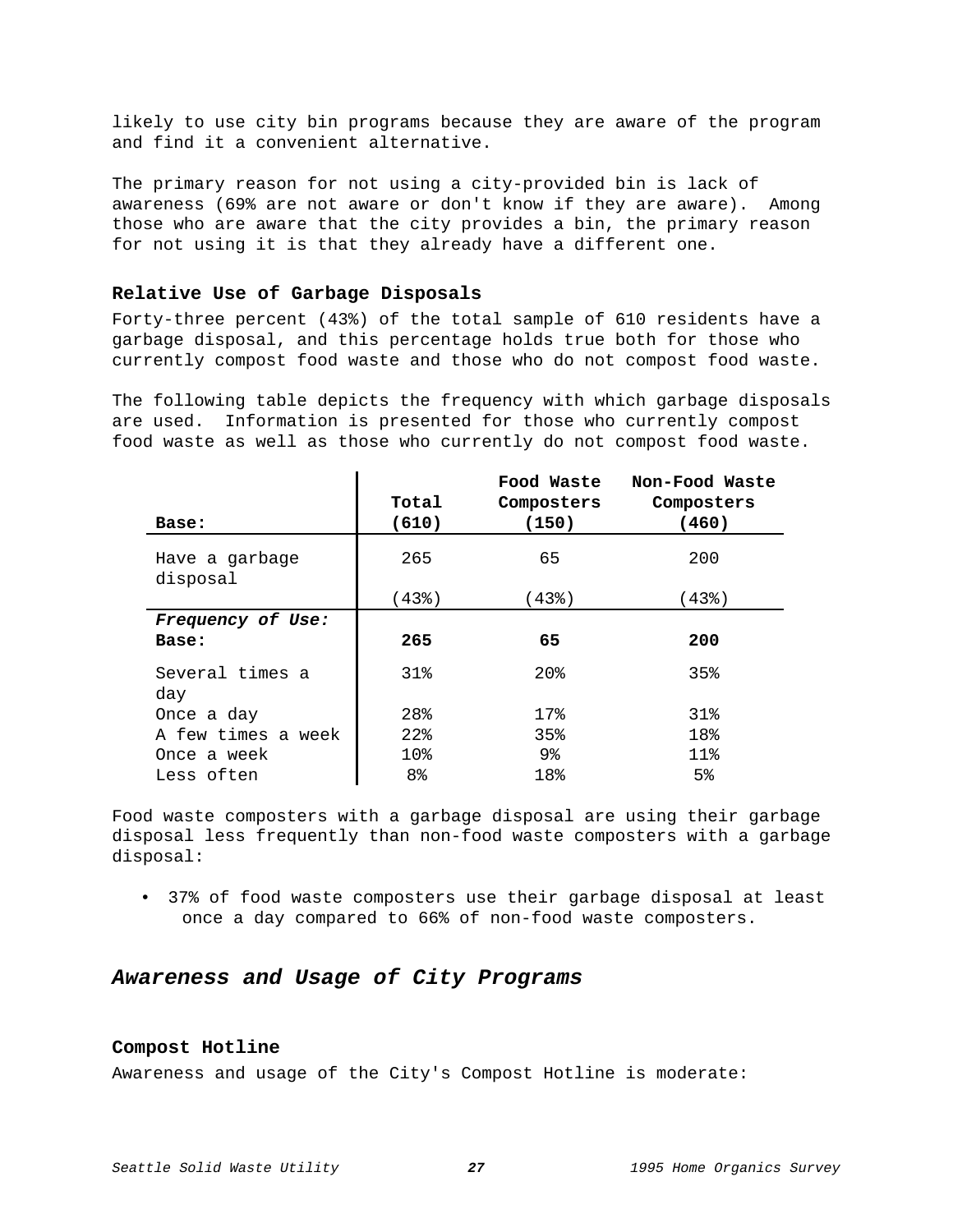- 18% of the 610 residents have heard of this program; and,
- 5% have ever called the hotline.

Thirty percent (30%) of all households are aware of the compost hotline. Considering just households that compost, 38% of them are aware of the hotline and one-quarter of those have called. Those who are not currently composting either yard or food waste are slightly less likely than those who are composting to be aware of and to have called Seattle's compost hotline.

|                                                   |                        | Composters  |             |                 | Non-<br>Composters |
|---------------------------------------------------|------------------------|-------------|-------------|-----------------|--------------------|
|                                                   | Total                  | Y/W<br>Only | F/W<br>Only | Both YW<br>& FW |                    |
| Base:                                             | (610)                  | (114)       | (16)        | (134)           | (346)              |
| Awareness:<br>Yes<br>No                           | 30 <sub>8</sub><br>70% | 44%<br>56%  | 25%<br>75%  | 35%<br>65%      | 23%<br>75%         |
| Ever called:<br>(based on those who are<br>aware) |                        |             |             |                 |                    |
| Yes                                               | 18%                    | $26$ $%$    | 25%         | 26%             | 9%                 |
| No                                                | 82%                    | 74%         | 75%         | 72%             | 91%                |

#### **Compost Demonstration Site**

Awareness and usage of the City's compost demonstration sites is moderate:

- 22% of the 610 residents have heard of this program; and,
- 8% have visited a compost demonstration site.

Among those who are aware but have never visited a demonstration site, roughly one-half (48%) are interested in learning about them. The vehicle through which they are most interested in learning is direct mail (77%).

Those who compost their yard waste are more likely than others to have heard of and visited a compost demonstration site.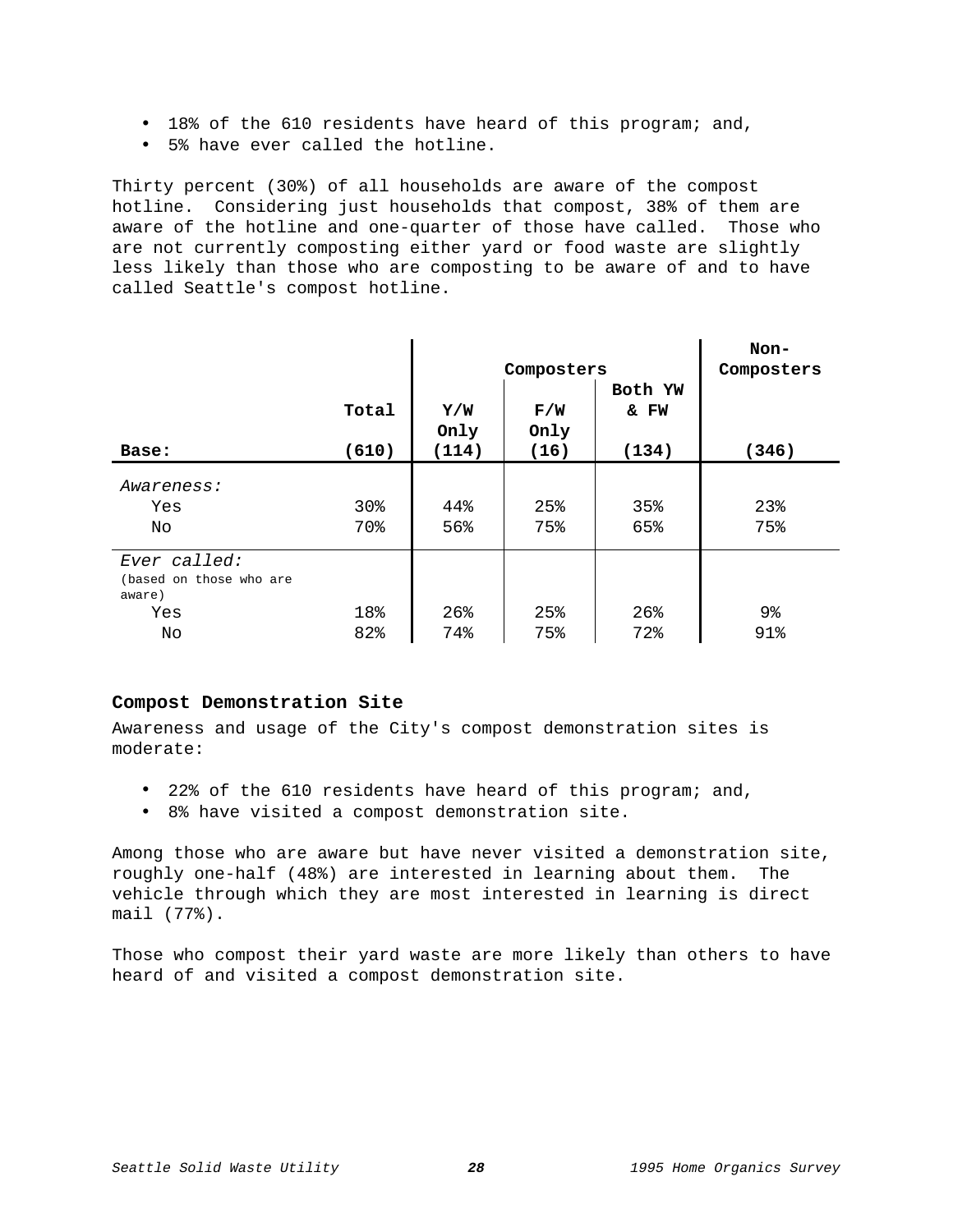|                                                    |       |                 |                |         | Non-       |
|----------------------------------------------------|-------|-----------------|----------------|---------|------------|
|                                                    |       |                 | Composters     | Both YW | Composters |
|                                                    | Total | YW Only         | FW Only        | & FW    |            |
| Base:                                              | (610) | (114)           | (16)           | (134)   | (346)      |
|                                                    |       |                 |                |         |            |
| <i>Awareness:</i>                                  |       |                 |                |         |            |
| Yes                                                | 22%   | 26%             | 19%            | 37%     | 15%        |
| No                                                 | 77%   | 73%             | 81%            | 63%     | 84%        |
| Ever visited:<br>(based on those who are<br>aware) |       |                 |                |         |            |
| Yes                                                | 35%   | 40 <sub>8</sub> | 0 <sup>°</sup> | 42%     | 27%        |
| No                                                 | 65%   | 60%             | 100%           | 58%     | 73%        |
|                                                    |       |                 |                |         |            |
| Interest in learning                               |       |                 |                |         |            |
| more:                                              |       |                 |                |         |            |
| (based on aware, but never<br>been)                |       |                 |                |         |            |
| Yes                                                | 48%   | 48%             | 75%            | 56%     | 44%        |
| No                                                 | 49%   | 49%             | 19%            | 42%     | 53%        |
|                                                    |       |                 |                |         |            |
| Medium for learning                                |       |                 |                |         |            |
| more:                                              |       |                 |                |         |            |
| (based on aware, but never                         |       |                 |                |         |            |
| been)                                              |       |                 |                |         |            |
| Direct mail                                        | 77%   | 78%             | 58%            | 79%     | 77%        |
| Bill inserts                                       | 46%   | 61%             | 50%            | 51%     | 40%        |
| Newspaper                                          | 42%   | 47%             | 75%            | 37%     | 40%        |
| Information                                        | 40%   | 41%             | 42%            | 40%     | 39%        |
| telephone line                                     |       |                 |                |         |            |
| Flyer                                              | 35%   | 35%             | 58%            | 22%     | 37%        |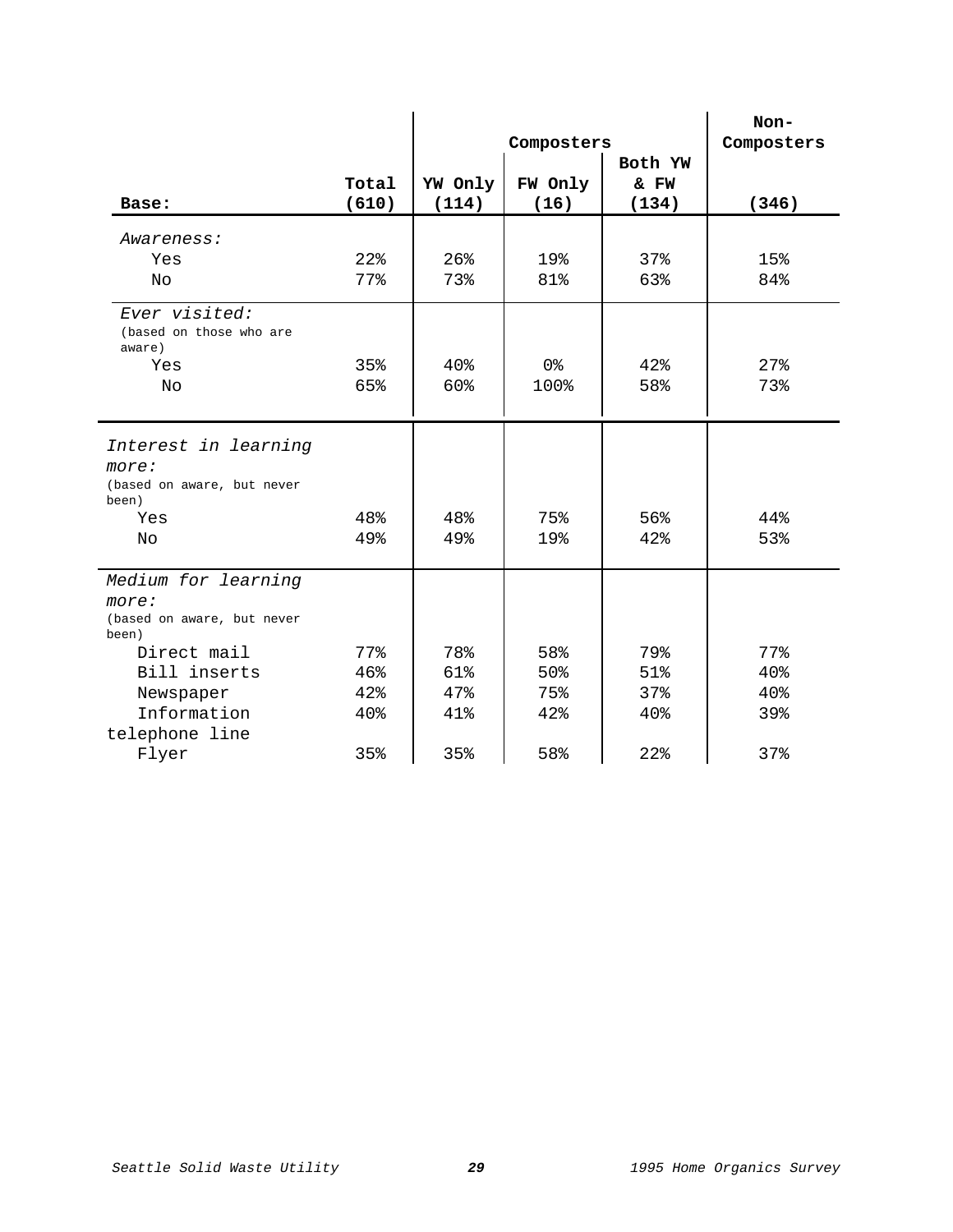# <span id="page-29-0"></span>**IV. Potential Market: Detailed Findings**

### **Potential yard waste market**

Fifty-six percent (56%) of Seattle households with yards are not currently composting yard waste.

• About seven in ten of these households (71%) are using yard waste curbside services.

The top five reasons for not composting yard waste are presented below.

|                                                                   | Percent        |
|-------------------------------------------------------------------|----------------|
| Base = Those that care for yards and<br>not composting yard waste | (279)          |
| Never thought about it                                            | 44%            |
| Have thought about it, but:                                       | 56%            |
| Don't have the space to place a<br>yard waste bin                 | 12.8           |
| Too much of a hassle to do it                                     | 8 <sup>°</sup> |
| Don't have the time to do it                                      | 6%             |
| Haven't gotten around to it                                       | 4%             |
| Don't know how                                                    | 4%             |

The 56% who have thought about composting but have some real or perceived barrier to engaging in this behavior were asked if they might consider composting their yard waste if that barrier were removed.

- 69%<sup>34</sup> of these 155 respondents might consider composting yard waste if the barrier(s) were removed; and
- 31% of these 155 respondents would not consider composting yard waste if the barrier(s) were removed.

The greatest potential for increasing the extent to which Seattleites compost yard waste is likely to be among those who would consider composting yard waste if their perceived barrier(s) were removed. Removing these barriers may best be accomplished through an educational program designed to communicate two ideas: 1) yard waste composting is environmentally and ecologically conscientious; and, 2)

This frequency includes those who said "yes" they might consider it as well as those who said they would "maybe" consider it or who said they "didn't know" if they would consider it.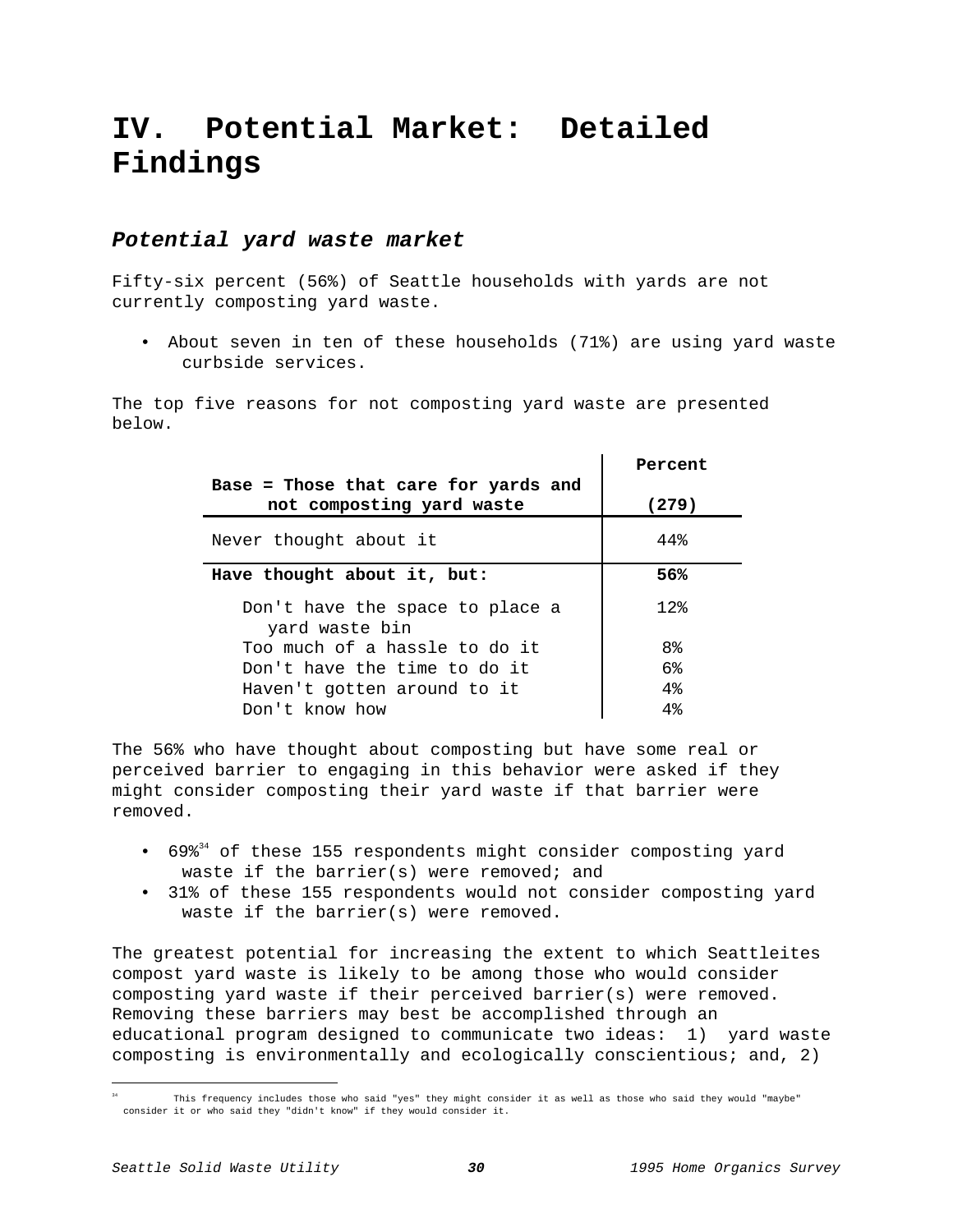<span id="page-30-0"></span>yard waste composting requires very little space and takes no more effort than carrying your yard waste to the curb.

While perhaps not as easy to penetrate, another market with potential for conversion is among those who have never thought about yard waste composting. Again, an educational program designed to communicate the benefits of yard waste composting may create the needed awareness to motivate this group toward composting behavior.

A third market, and one that would be more difficult to penetrate, are those who report that they would not compost even if their perceived barrier was removed. These people seem to have decided against engaging in yard waste composting for one reason or another and programs designed to change their behavior would probably need to be substantial and costly.

#### **Bin Distribution Attractive to Non-Composters of Yard Waste**

Those who care for their lawns and who were not composting yard waste (279) were asked to report whether they would consider purchasing a composting bin at various price points. These respondents were asked to report whether they would consider purchasing a bin from a central distribution point as well as whether they would consider purchasing a bin if it were delivered to them.35

- At least one-quarter would purchase a bin for \$25.00 whether they had to pick it up or it was delivered; and,
- Roughly two-thirds would "purchase" a bin for free whether they had to pick it up or it was delivered.

The following table presents the percentage of those not composting yard waste who would purchase a bin at each price point.

| Purchase<br>Price: | Central<br>Distribution | Delivered to<br>Home |
|--------------------|-------------------------|----------------------|
| \$25.00            | 25%                     | 32%                  |
| \$10.00            | 49%                     | 53%                  |
| Free               | 63%                     | 66%                  |

# **Potential food waste market**

Three out of every four Seattleites (75%) are not currently composting their food waste.

Those who were composting food waste but not yard waste were asked if they would consider purchasing a "yard waste bin" and those who were composting neither were asked if they would consider purchasing a "compost bin."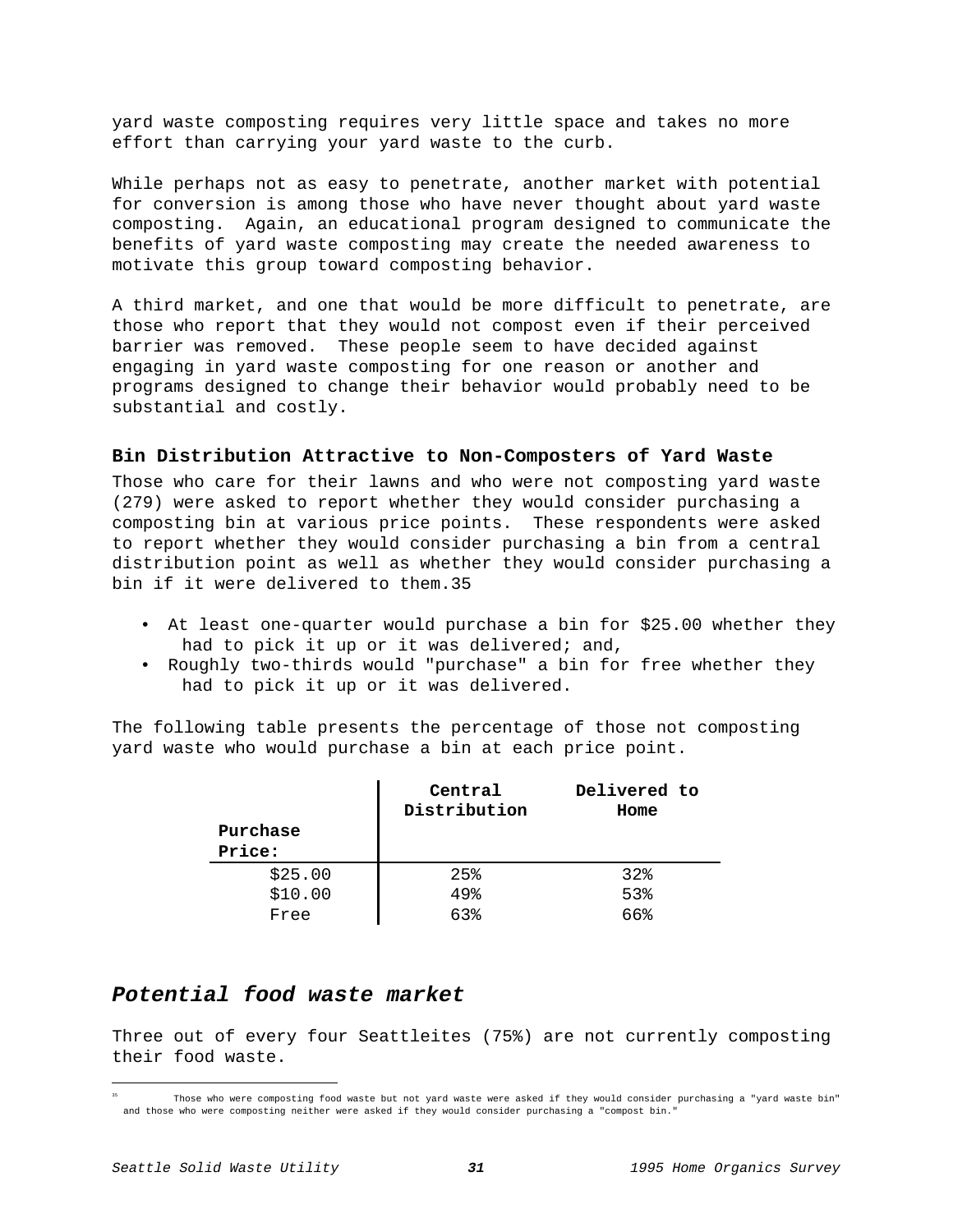• Forty-three percent (43%) of these non-composters have a garbage disposal, and 66% of those with a garbage disposal are using it at least once a day.

| Base = Those not composting food waste                                                             | Percent<br>(460)                              |
|----------------------------------------------------------------------------------------------------|-----------------------------------------------|
| Didn't know you could compost food waste                                                           | 15%                                           |
| Knew you could compost food waste, but:                                                            | 85%                                           |
| Concern about attracting rodents<br>Don't have the space to do it<br>Too much of a hassle to do it | $13$ <sup>2</sup><br>11 <sub>8</sub><br>1 በ የ |
| Don't have enough food waste to worry<br>about                                                     | 9%                                            |
| Don't have the time to do it<br>Don't know how                                                     | 8 <sup>°</sup><br>38                          |

The top six reasons for not composting food waste are presented below.

The 85% who know that food waste can be composted but have some real or perceived barrier to engaging in this behavior were asked if they might consider composting their food waste if that barrier were removed.

- 58%<sup>36</sup> of these 389 respondents might consider composting food waste if the barrier(s) were removed; and
- 42% of these 389 respondents would not consider composting food waste if the barrier(s) were removed.

The greatest potential for increasing the extent to which Seattleites compost food waste is likely to be among those who would consider composting food waste if their perceived barrier(s) were removed. Removing these barriers may best be accomplished through an educational program designed to communicate two ideas: 1) food waste composting containers are available from the City that are designed to discourage rodents from foraging; and, 2) food waste composting requires very little space and takes no more effort than separating your recyclables.

While perhaps not as easy to penetrate, another market with potential for conversion is among those who do not know that food waste can be composted. A promotional program designed to create awareness of food waste composting and its benefits might create the willingness and desire to compost food waste among those who are not currently aware.

<sup>36</sup> This frequency includes those who said "yes" they might consider it as well as those who said they would "maybe" consider it or who said they "didn't know" if they would consider it.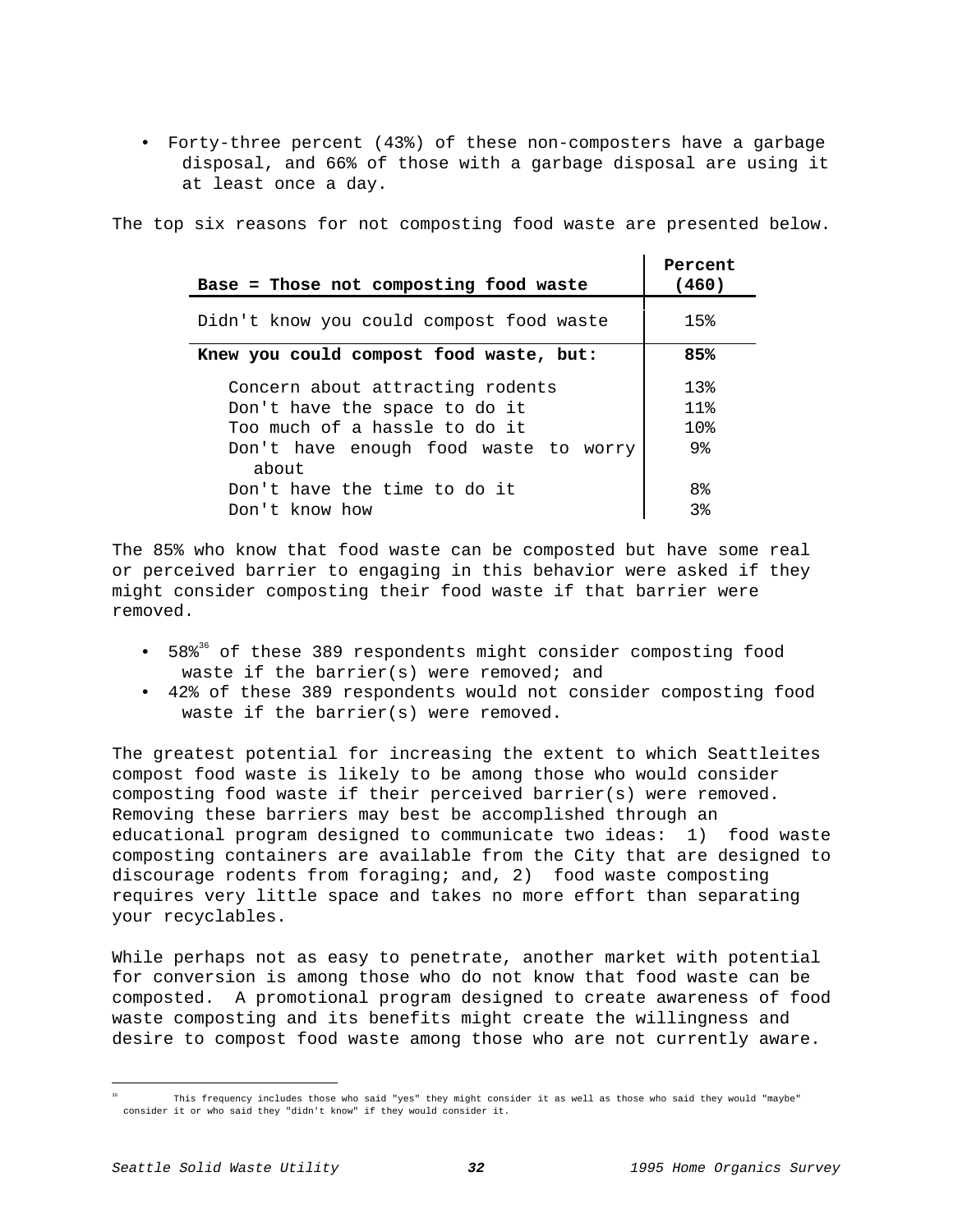A third market, and again one that would be more difficult to penetrate, are those who report that they would not compost food waste even if their perceived barrier was removed.

### **Food Waste Bin Distribution Attractive to Those Composting only Yard Waste**

The 114 respondents who were composting yard waste but not food waste were asked to report whether they would consider purchasing a food waste composting bin at various price points. These respondents were asked to report whether they would consider purchasing a food waste bin from a central distribution point as well as whether they would consider purchasing a food waste bin if it were delivered to them.

- Roughly one in four would purchase a bin for \$25.00 if it was delivered; and,
- Roughly one-half would "purchase" a bin for free whether it was picked up or delivered.

The following table presents the percentage of those composting yard waste but not food waste who would purchase a bin at each price point.

|                    | Central<br>Distribution | Delivered to<br>Home |  |
|--------------------|-------------------------|----------------------|--|
| Purchase<br>Price: |                         |                      |  |
| \$25.00            | $21$ %                  | 25%                  |  |
| \$10.00            | 44%                     | 43%                  |  |
| Free               | 54%                     | 58%                  |  |

#### **Moderately High Interest in Curbside Collection of Food Waste**

The 460 respondents who were not currently composting food waste were asked to report whether they might be interested in separating their food waste and bringing it to the curb or alley. Overall:

• 26% of the 460 respondents are very interested in separating their food waste and bring it to the curb or alley.

Those who were less than very interested were asked to assume that they could save money by doing so and asked again to report their level of interest in such a program. Those who reported that they were either "very," "somewhat," or "not very" interested in this program were asked to report the dollar amount they would have to save per month in order to separate their food waste and bring it to the curb. They were then asked to report if, in doing so, they felt they could use a smaller, less expensive garbage can. The following table presents this information.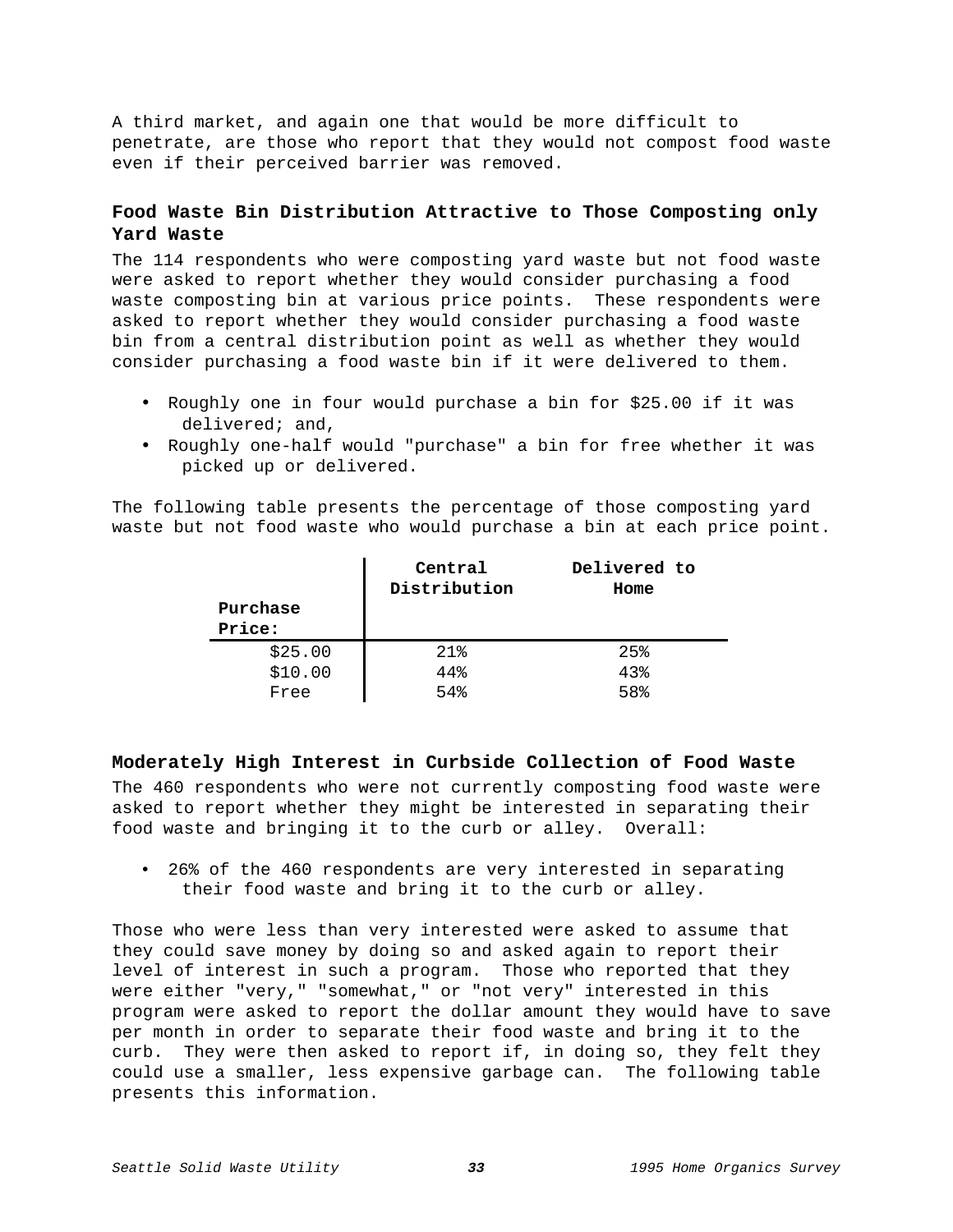| Base:                                                                         | Total<br>(460)    | Yard Waste<br>Composters<br>(114) | Non-<br>Composters<br>(346) |
|-------------------------------------------------------------------------------|-------------------|-----------------------------------|-----------------------------|
| Interest in separating food<br>waste and bringing it to the<br>curb or alley: |                   |                                   |                             |
| Very Interested                                                               | $26$ $\,^{\circ}$ | 28 <sup>8</sup>                   | 25%                         |
| Somewhat Interested                                                           | 33%               | 24%                               | 36%                         |
| Not Very Interested                                                           | 14%               | 21%                               | 12%                         |
| Not At All Interested                                                         | 25%               | $26$ %                            | 24%                         |
| Those less than "very"<br>Base:<br>interested                                 | Total<br>(340)    | Yard Waste<br>Composters<br>(82)  | Non-<br>Composters<br>(258) |
| Interest in separating food                                                   |                   |                                   |                             |
| waste and bringing it to the                                                  |                   |                                   |                             |
| curb if you could save money:                                                 |                   |                                   |                             |
| Very Interested                                                               | 15%               | $17$ %                            | 14%                         |
| Somewhat Interested                                                           | 45%               | 40%                               | 47%                         |
| Not Very Interested                                                           | 13%               | 17%                               | 12 <sub>8</sub>             |
| Not At All Interested                                                         | 24%               | 24%                               | 24%                         |
| Amount you would have to save<br>per month:                                   |                   |                                   |                             |
| Those "very," "somewhat" or "not<br>Base:<br>very" interested                 | (248)             | (61)                              | (187)                       |
| $$5.00$ or less                                                               | 13%               | $5\%$                             | 16%                         |
| \$5.01 to \$10.00                                                             | 23%               | 28%                               | 21%                         |
| \$10.01 to \$15.00                                                            | 7%                | 8%                                | $7\,$                       |
| \$15.01 to \$20.00                                                            | 9%                | $11\%$                            | 9%                          |
| \$20.01 or more                                                               | 9%                | 10 <sub>8</sub>                   | $9\,$                       |
| Don't know                                                                    | 38%               | 38%                               | 38%                         |
| Median Dollar Amount:                                                         | \$10.00           | \$10.00                           | \$10.00                     |
| Do you think you could use a<br>smaller, less expensive<br>garbage can?       |                   |                                   |                             |
| Total<br>Base:                                                                | (460)             | (114)                             | (346)                       |
| Yes/Maybe                                                                     | 47%               | 42%                               | 48%                         |
| No                                                                            | 51%               | 55%                               | 49%                         |

Significantly more non-composters of food waste become interested in curbside collection of food waste when they knew they could save money. Overall,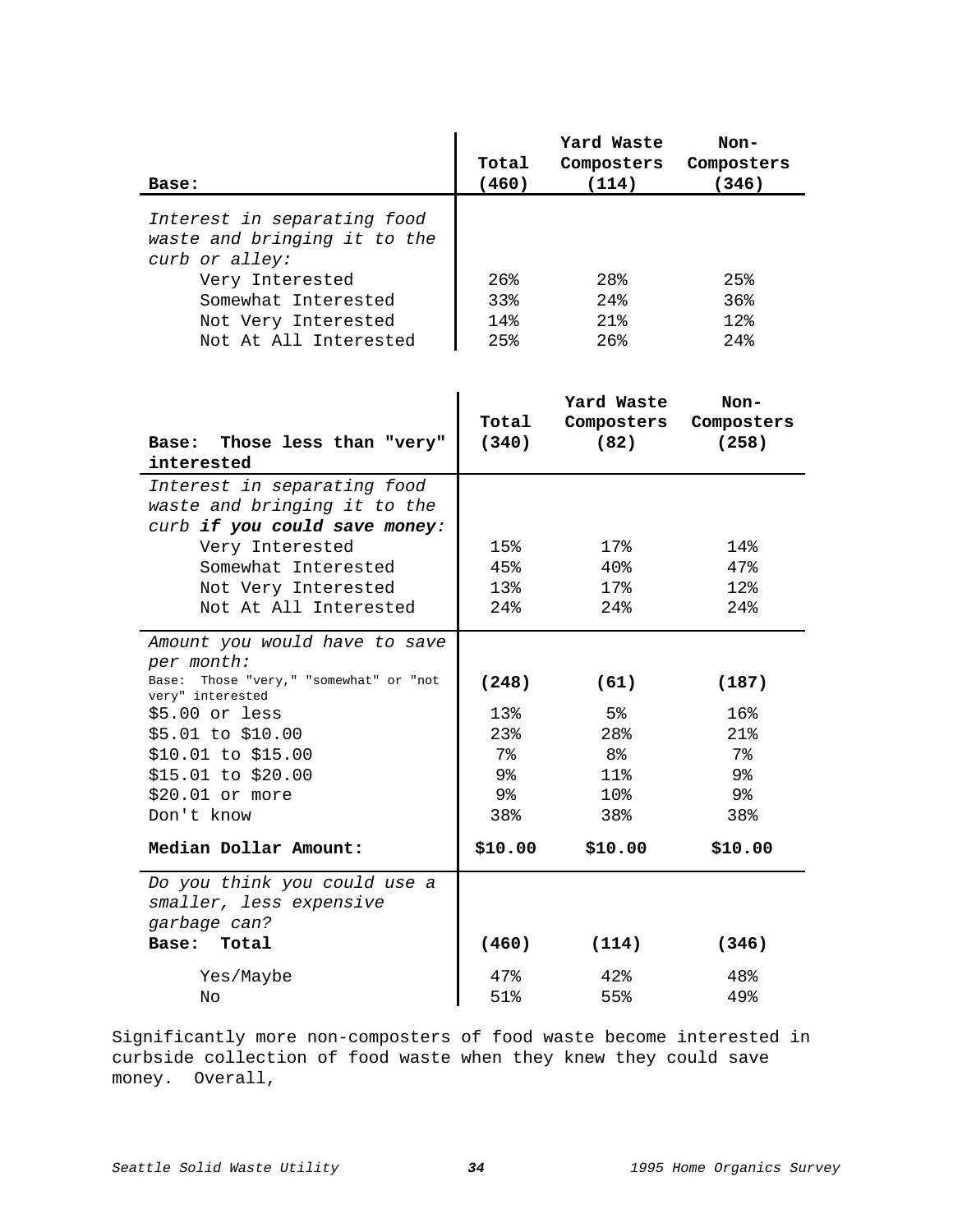- 59% are at least somewhat interested in the program before learning about the money savings; and,
- 60% of those who are less than "very" interested (without mention of a monetary savings) become interested when told they could save money.

Roughly one-half of those who are either "very," "somewhat," or "not very" interested in the curbside collection of food waste would want to save a sum under \$10.00 per month on their garbage service and roughly one-half would want to save a sum of \$10.00 per month or more on their garbage service.

- Roughly one-half (47%) believe they might save money on garbage service by composting food waste; and,
- One-half (51%) do not believe they would save money on garbage service.

Those who were currently composting food waste were asked if they would continue to compost food waste if the City offered a program of collecting food waste at curbside. A curbside food waste collection program is not likely to divert a significant amount of food waste from composting:

- 71% said they would continue to compost food waste;
- 11% said they "maybe" would continue to compost food waste; and,
- 13% said they would not continue to compost food waste.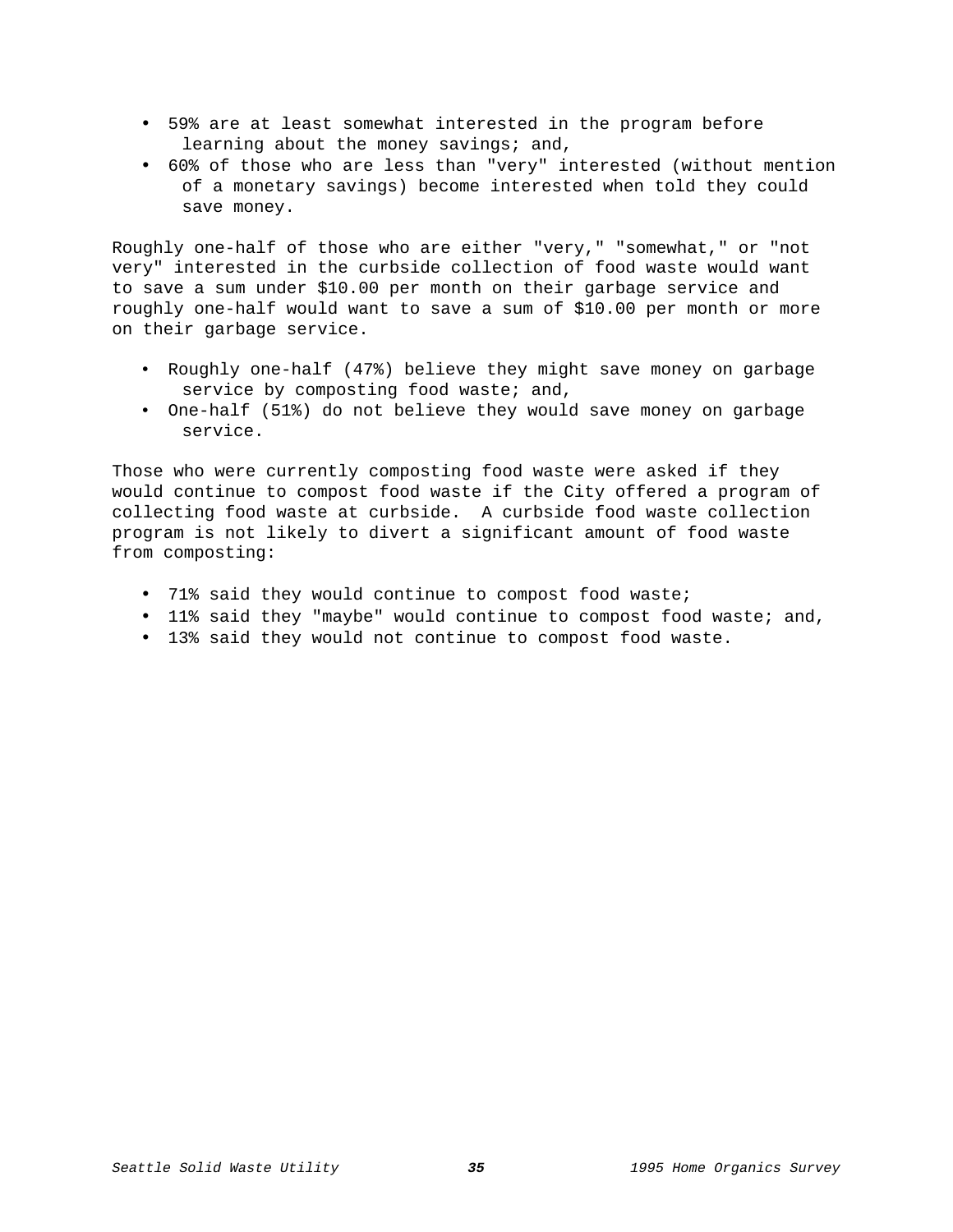# <span id="page-35-0"></span>**V. Composting Behaviors and Diversity Issues**

While the sample sizes are too small to draw significant conclusions, the data shows a trend indicating that Caucasians may be more likely than those from ethnic backgrounds other than Caucasian to compost.

| Base:                            | Caucasian<br>(433) | African-<br>American<br>(37) | Asian-<br>American<br>(61) | Other<br>(34)   |
|----------------------------------|--------------------|------------------------------|----------------------------|-----------------|
| Yard waste<br>only               | 19%                | 8 <sup>°</sup>               | 18%                        | 15%             |
| Yard waste<br>&/or food<br>waste | 44%                | 30 <sub>8</sub>              | 39%                        | 29 <sub>8</sub> |

African-Americans show a tendency to be more interested than others in learning more about food waste composting:

- 66% of African-Americans would like to learn more about food waste composting;
- 50% of Caucasians would like to learn more; and,
- 48% of Asian-Americans would like to learn more.

African-Americans show a tendency to be less likely to compost their grass clippings and more likely to rake, bag, and bring their grass clippings to the curb.

|                        | Caucasia<br>n | African-<br>American | Asian-<br>American | Other |
|------------------------|---------------|----------------------|--------------------|-------|
| Base $37$ :            | (433)         | (37)                 | (61)               | (34)  |
|                        |               |                      |                    |       |
| bring<br>Rake,<br>bag, | 41%           | 58%                  | 43%                | 42%   |
| to curb                |               |                      |                    |       |
| Compost them           | 37%           | 19%                  | 38%                | 21%   |
| Leave on lawn          | 14%           | 12%                  | 23 <sub>8</sub>    | 25%   |
| Landscaper             | 10%           | 8 <sup>°</sup>       | 8 <sup>°</sup>     | 0%    |

The base of respondents include those who reported an answer to the ethnicity question (565 respondents answered and 45 refused).